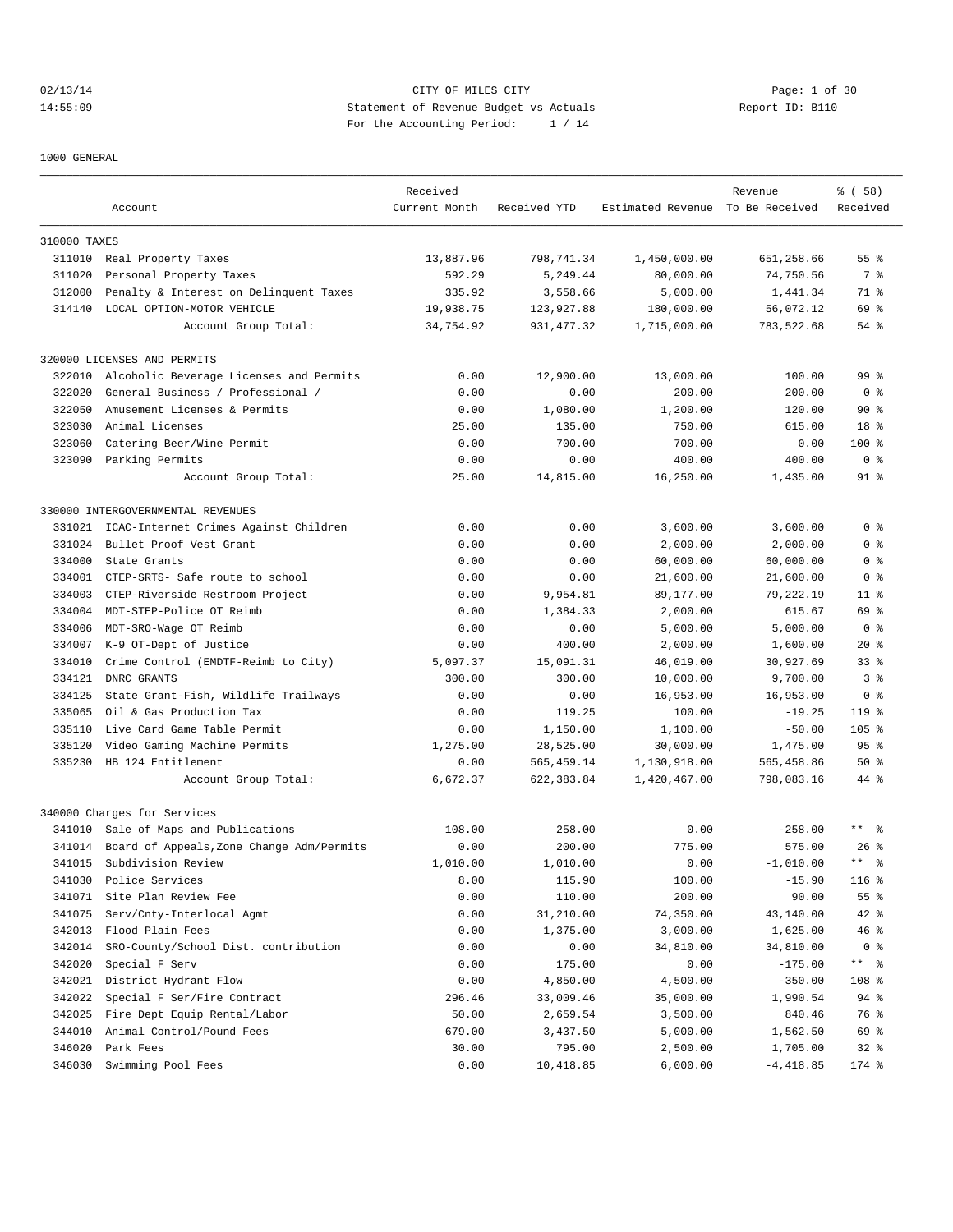## 02/13/14 Page: 2 of 30 14:55:09 Statement of Revenue Budget vs Actuals Report ID: B110 For the Accounting Period: 1 / 14

#### 1000 GENERAL

|        | Account                               | Received<br>Current Month | Received YTD   | Estimated Revenue | Revenue<br>To Be Received | % (58)<br>Received |
|--------|---------------------------------------|---------------------------|----------------|-------------------|---------------------------|--------------------|
|        | Account Group Total:                  | 2,181.46                  | 89,624.25      | 169,735.00        | 80,110.75                 | 53%                |
|        | 350000 FINES AND FORFEITURES          |                           |                |                   |                           |                    |
| 351030 | Fines/Surcharges/etc                  | 11,529.66                 | 88,606.80      | 145,000.00        | 56,393.20                 | $61$ %             |
| 351035 | Animal Control Court Revenue          | 405.00                    | 5,070.00       | 7,500.00          | 2,430.00                  | 68 %               |
| 351036 | Restitution Collection Fees           | 0.00                      | 2.25           | 0.00              | $-2.25$                   | $***$ $%$          |
|        | Account Group Total:                  | 11,934.66                 | 93,679.05      | 152,500.00        | 58,820.95                 | 61 %               |
|        | 360000 MISCELLANEOUS REVENUE          |                           |                |                   |                           |                    |
| 361005 | MidRivers Franchise Fees              | 20,799.47                 | 63, 224.91     | 105,000.00        | 41,775.09                 | 60 %               |
| 361010 | Land Rental                           | 100.00                    | 32,041.56      | 22,000.00         | $-10,041.56$              | $146$ %            |
| 361020 | Building Rentals                      | 1,349.99                  | 9,449.93       | 16,000.00         | 6,550.07                  | 59%                |
| 362020 | MISC REVENUE                          | 326.03                    | 4,452.71       | 2,000.00          | $-2,452.71$               | $223$ %            |
| 365000 | Contributions and Donations           | 0.00                      | 5,100.00       | 5,000.00          | $-100.00$                 | 102 <sub>8</sub>   |
| 366040 | Misc.-BHS                             | 0.00                      | 0.00           | 800.00            | 800.00                    | 0 <sup>8</sup>     |
| 366050 | Sale of Junk/Salvage-PD cars          | 0.00                      | 3,190.00       | 0.00              | $-3,190.00$               | $***$ 8            |
|        | Account Group Total:                  | 22,575.49                 | 117, 459.11    | 150,800.00        | 33, 340.89                | 78 %               |
|        | 370000 INVESTMENT EARNINGS            |                           |                |                   |                           |                    |
|        | 371010 Investment Earnings            | 0.00                      | 870.67         | 2,000.00          | 1,129.33                  | 44 %               |
|        | Account Group Total:                  | 0.00                      | 870.67         | 2,000.00          | 1,129.33                  | 44 %               |
|        | 380000 OTHER FINANCING SOURCES        |                           |                |                   |                           |                    |
| 382020 | Compensation for Loss of Fixed Assets | 0.00                      | 1,811.31       | 0.00              | $-1,811.31$               | ** 왕               |
| 383000 | Interfund Operating Transfer          | 119,149.04                | 282,042.94     | 512,939.00        | 230,896.06                | 55 <sup>8</sup>    |
|        | Account Group Total:                  | 119,149.04                | 283,854.25     | 512,939.00        | 229,084.75                | 55%                |
|        | Fund Total:                           | 197,292.94                | 2, 154, 163.49 | 4,139,691.00      | 1,985,527.51              | $52$ $%$           |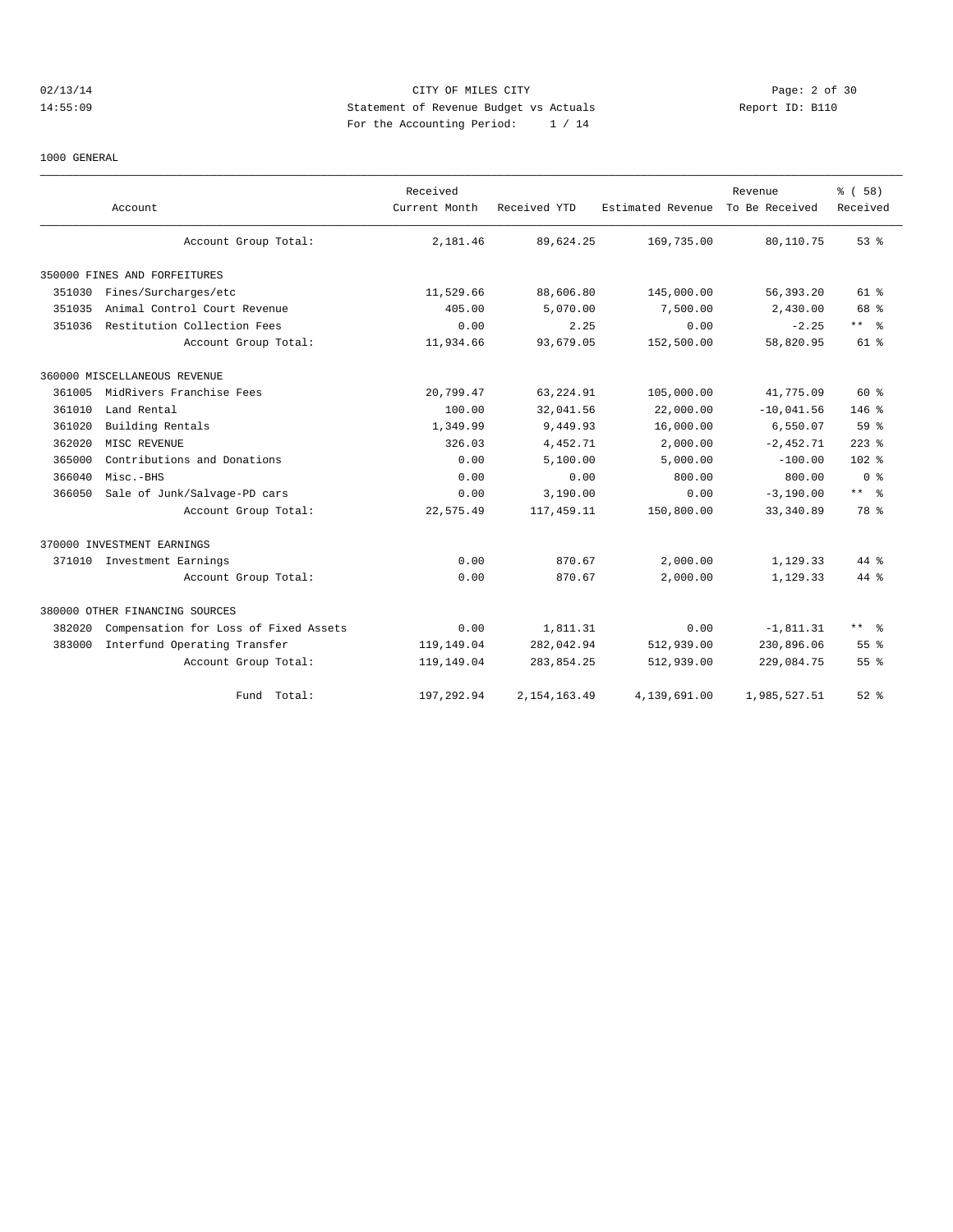## 02/13/14 Page: 3 of 30 14:55:09 Statement of Revenue Budget vs Actuals Report ID: B110 For the Accounting Period: 1 / 14

2220 LIBRARY

|        |                                   | Received      |              |                   | Revenue        | 8 ( 58 )        |
|--------|-----------------------------------|---------------|--------------|-------------------|----------------|-----------------|
|        | Account                           | Current Month | Received YTD | Estimated Revenue | To Be Received | Received        |
|        | 340000 Charges for Services       |               |              |                   |                |                 |
| 341075 | Serv/Cnty-Interlocal Agmt         | 0.00          | 0.00         | 38,267.00         | 38,267.00      | 0 <sub>8</sub>  |
| 346070 | Library Fees                      | 202.50        | 2,387.75     | 4,000.00          | 1,612.25       | 60 %            |
| 346074 | Book Sales                        | 156.80        | 398.75       | 400.00            | 1.25           | $100$ %         |
|        | Account Group Total:              | 359.30        | 2,786.50     | 42,667.00         | 39,880.50      | 7 %             |
|        | 360000 MISCELLANEOUS REVENUE      |               |              |                   |                |                 |
| 362020 | MISC REVENUE                      | 0.00          | 111.74       | 0.00              | $-111.74$      | $***$ 8         |
| 365035 | Donation-Library Board of Trustee | 1,226.00      | 4,188.15     | 0.00              | $-4, 188.15$   | $***$ $\approx$ |
|        | Account Group Total:              | 1,226.00      | 4,299.89     | 0.00              | $-4, 299.89$   | $***$ $ -$      |
|        | 380000 OTHER FINANCING SOURCES    |               |              |                   |                |                 |
| 383000 | Interfund Operating Transfer      | 23,623.91     | 165, 367. 37 | 283,487.00        | 118,119.63     | 58 %            |
|        | Account Group Total:              | 23,623.91     | 165, 367.37  | 283,487.00        | 118, 119.63    | 58 %            |
|        | Fund Total:                       | 25,209.21     | 172, 453.76  | 326,154.00        | 153,700.24     | 53%             |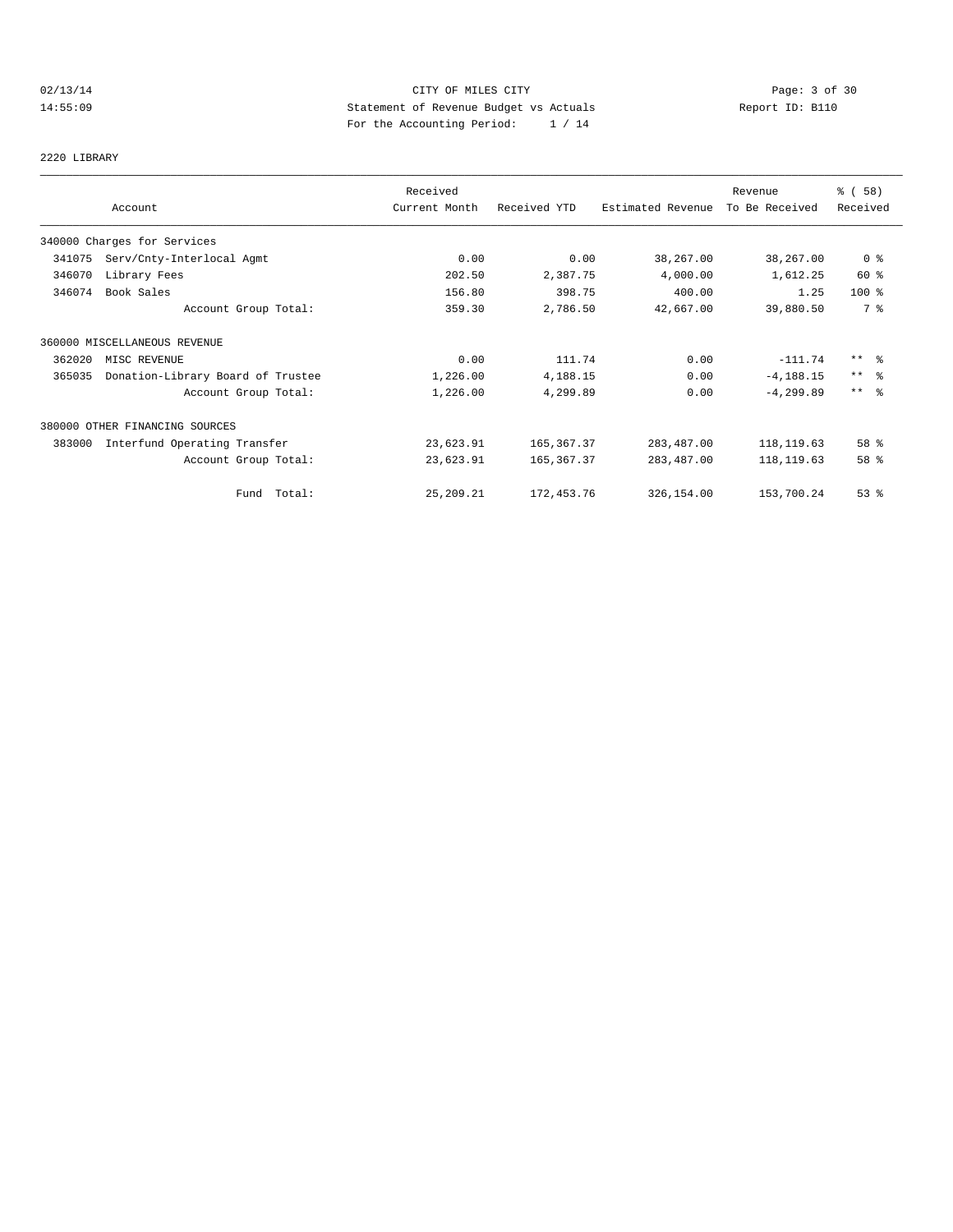## 02/13/14 CITY OF MILES CITY CITY Page: 4 of 30<br>14:55:09 Statement of Revenue Budget vs Actuals Report ID: B110<br>2011 Por the Accumulate Device: 2011 14:55:09 Statement of Revenue Budget vs Actuals Report ID: B110 For the Accounting Period: 1 / 14

#### 2260 EMERGENCY DISASTER

|              |                                        | Received      |                |                   | Revenue        | 8 ( 58 )        |
|--------------|----------------------------------------|---------------|----------------|-------------------|----------------|-----------------|
|              | Account                                | Current Month | Received YTD   | Estimated Revenue | To Be Received | Received        |
| 310000 TAXES |                                        |               |                |                   |                |                 |
| 311010       | Real Property Taxes                    | 4.77          | 52.25          | 0.00              | $-52.25$       | $***$ %         |
| 311020       | Personal Property Taxes                | 0.00          | 2.09           | 0.00              | $-2.09$        | $***$ $ -$      |
| 312000       | Penalty & Interest on Delinquent Taxes | 2.85          | 22.06          | 0.00              | $-22.06$       | $***$ %         |
|              | Account Group Total:                   | 7.62          | 76.40          | 0.00              | $-76.40$       | $***$ $\approx$ |
|              | 330000 INTERGOVERNMENTAL REVENUES      |               |                |                   |                |                 |
| 331113       | FEMA -Projects                         | 0.00          | $-13, 249.48$  | 0.00              | 13,249.48      | $***$ %         |
|              | Account Group Total:                   | 0.00          | $-13, 249.48$  | 0.00              | 13,249.48      | $***$ $ -$      |
|              | Total:<br>Fund                         | 7.62          | $-13, 173, 08$ | 0.00              | 13, 173.08     | $***$<br>- 응    |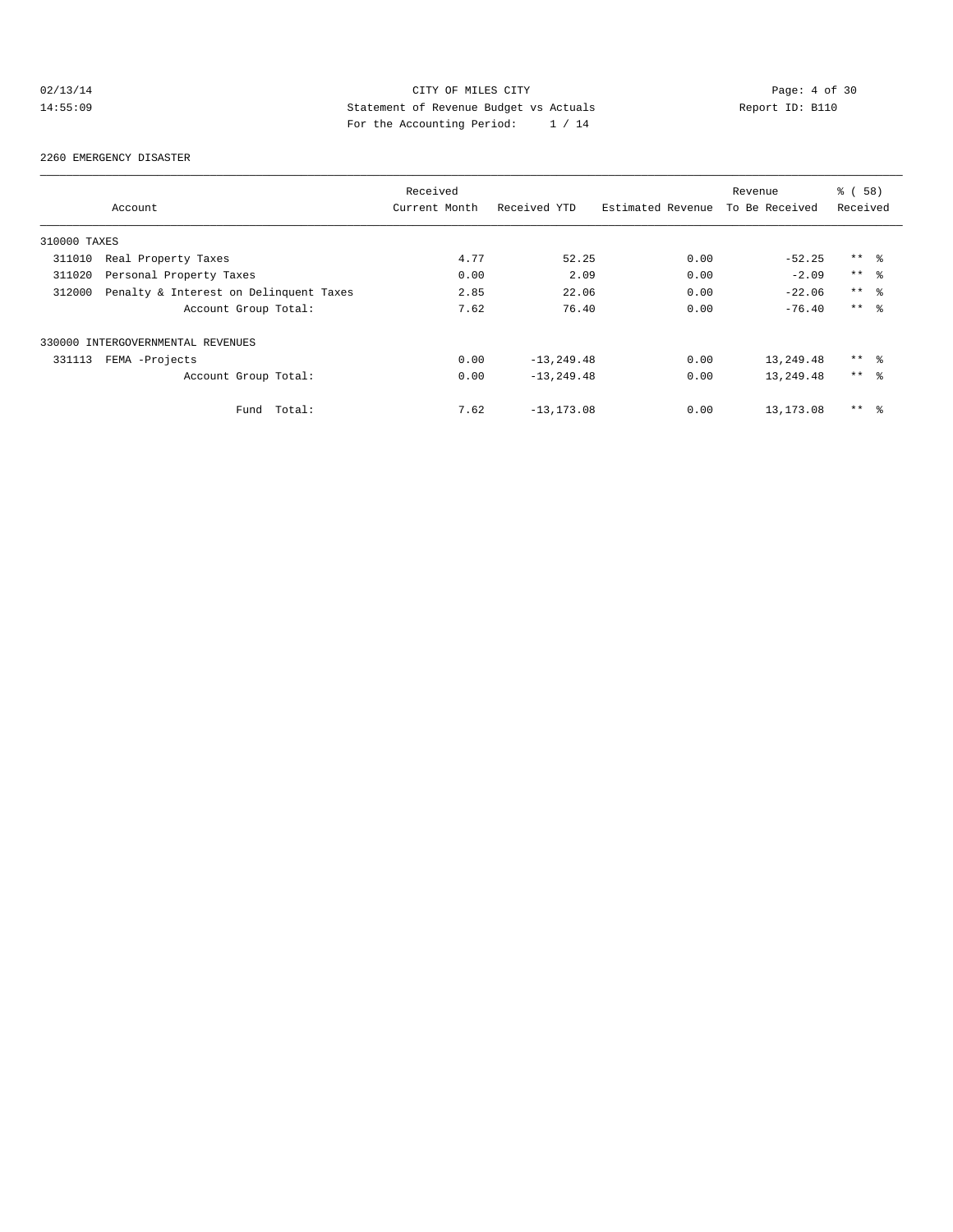## 02/13/14 Page: 5 of 30 14:55:09 Statement of Revenue Budget vs Actuals Report ID: B110<br>Report ID: B110 For the Accounting Period: 1 / 14

#### 2270 Health

|                                        | Received      |              |                   | Revenue        | % ( 58 )       |
|----------------------------------------|---------------|--------------|-------------------|----------------|----------------|
| Account                                | Current Month | Received YTD | Estimated Revenue | To Be Received | Received       |
| 340000 Charges for Services            |               |              |                   |                |                |
| Health Inspection Fees<br>344030       | 0.00          | 0.00         | 15,000.00         | 15,000.00      | 0 %            |
| Account Group Total:                   | 0.00          | 0.00         | 15,000.00         | 15,000.00      | 0 <sup>8</sup> |
| 380000 OTHER FINANCING SOURCES         |               |              |                   |                |                |
| Interfund Operating Transfer<br>383000 | 30,000.00     | 30,000.00    | 30,000.00         | 0.00           | $100*$         |
| Account Group Total:                   | 30,000.00     | 30,000.00    | 30,000.00         | 0.00           | $100*$         |
| Total:<br>Fund                         | 30,000.00     | 30,000.00    | 45,000.00         | 15,000.00      | $67$ $%$       |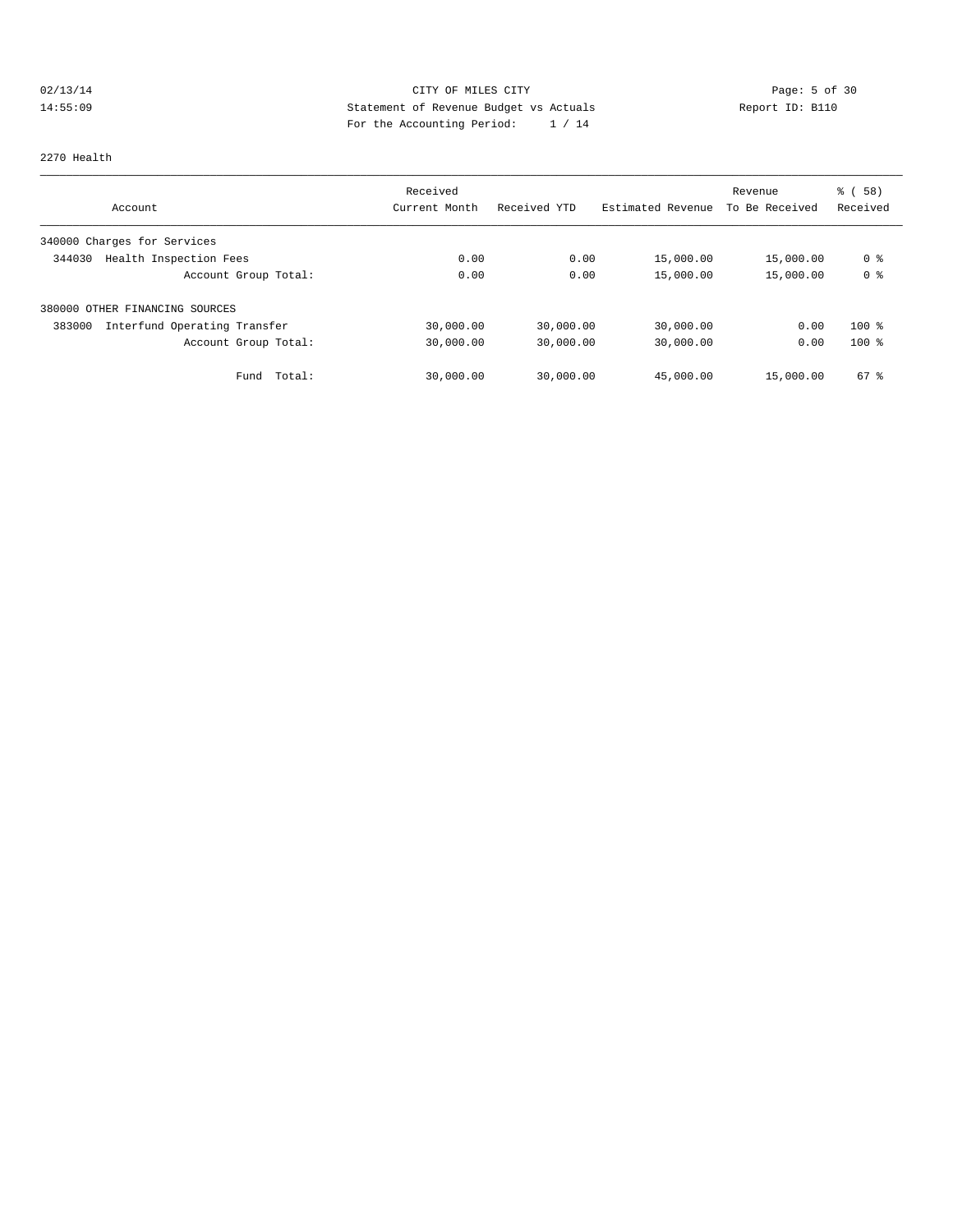## 02/13/14 Page: 6 of 30 14:55:09 Statement of Revenue Budget vs Actuals Report ID: B110 For the Accounting Period: 1 / 14

2372 Permissive Medical Levy

|              | Account                                | Received<br>Current Month | Received YTD | Estimated Revenue | Revenue<br>To Be Received | 8 ( 58 )<br>Received |
|--------------|----------------------------------------|---------------------------|--------------|-------------------|---------------------------|----------------------|
| 310000 TAXES |                                        |                           |              |                   |                           |                      |
| 311010       | Real Property Taxes                    | 1,335.58                  | 78,376.38    | 91,209.00         | 12,832.62                 | 86 %                 |
| 311020       | Personal Property Taxes                | 58.92                     | 507.71       | 2,545.00          | 2,037.29                  | $20*$                |
| 312000       | Penalty & Interest on Delinquent Taxes | 11.05                     | 109.90       | 0.00              | $-109.90$                 | $***$ $ -$           |
|              | Account Group Total:                   | 1,405.55                  | 78,993.99    | 93,754.00         | 14,760.01                 | 84 %                 |
|              | Total:<br>Fund                         | 1,405.55                  | 78,993.99    | 93,754.00         | 14,760.01                 | 84 %                 |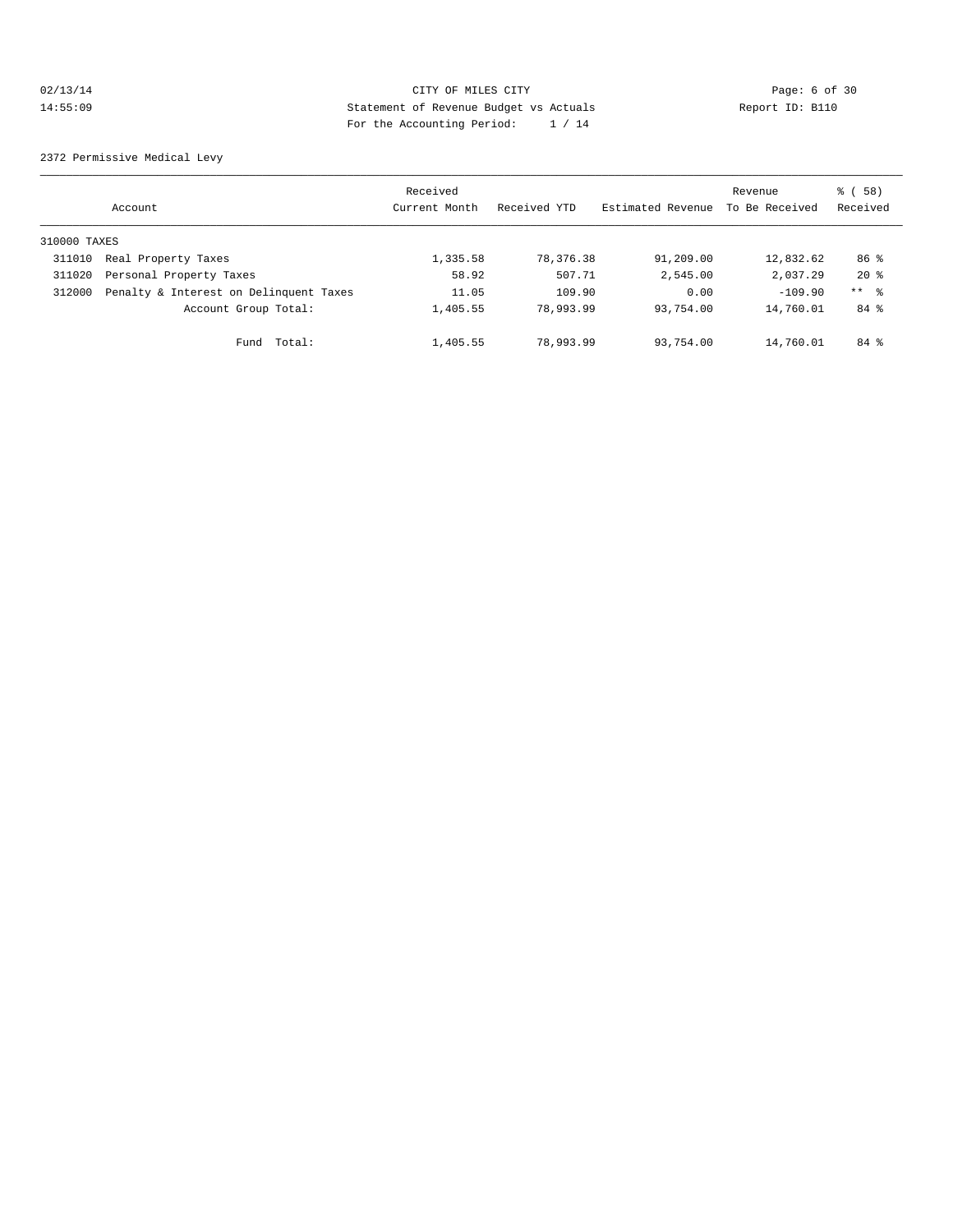## 02/13/14 CITY OF MILES CITY Page: 7 of 30<br>14:55:09 Statement of Revenue Budget vs Actuals Report ID: B110<br>Por the Accumular Device: 1, 1, 1, 14:55:09 Statement of Revenue Budget vs Actuals Report ID: B110 For the Accounting Period: 1 / 14

#### 2394 BUILDING CODE ENFORCEMENT

| Account                              | Received<br>Current Month | Received YTD | Estimated Revenue | Revenue<br>To Be Received | 8 ( 58 )<br>Received |
|--------------------------------------|---------------------------|--------------|-------------------|---------------------------|----------------------|
| 320000 LICENSES AND PERMITS          |                           |              |                   |                           |                      |
| Building & Related Permits<br>323010 | 3,866.00                  | 65,941.55    | 75,000.00         | 9,058.45                  | 88 %                 |
| Account Group Total:                 | 3,866.00                  | 65,941.55    | 75,000.00         | 9,058.45                  | 88 %                 |
| Fund Total:                          | 3,866.00                  | 65,941.55    | 75,000.00         | 9,058.45                  | 88 %                 |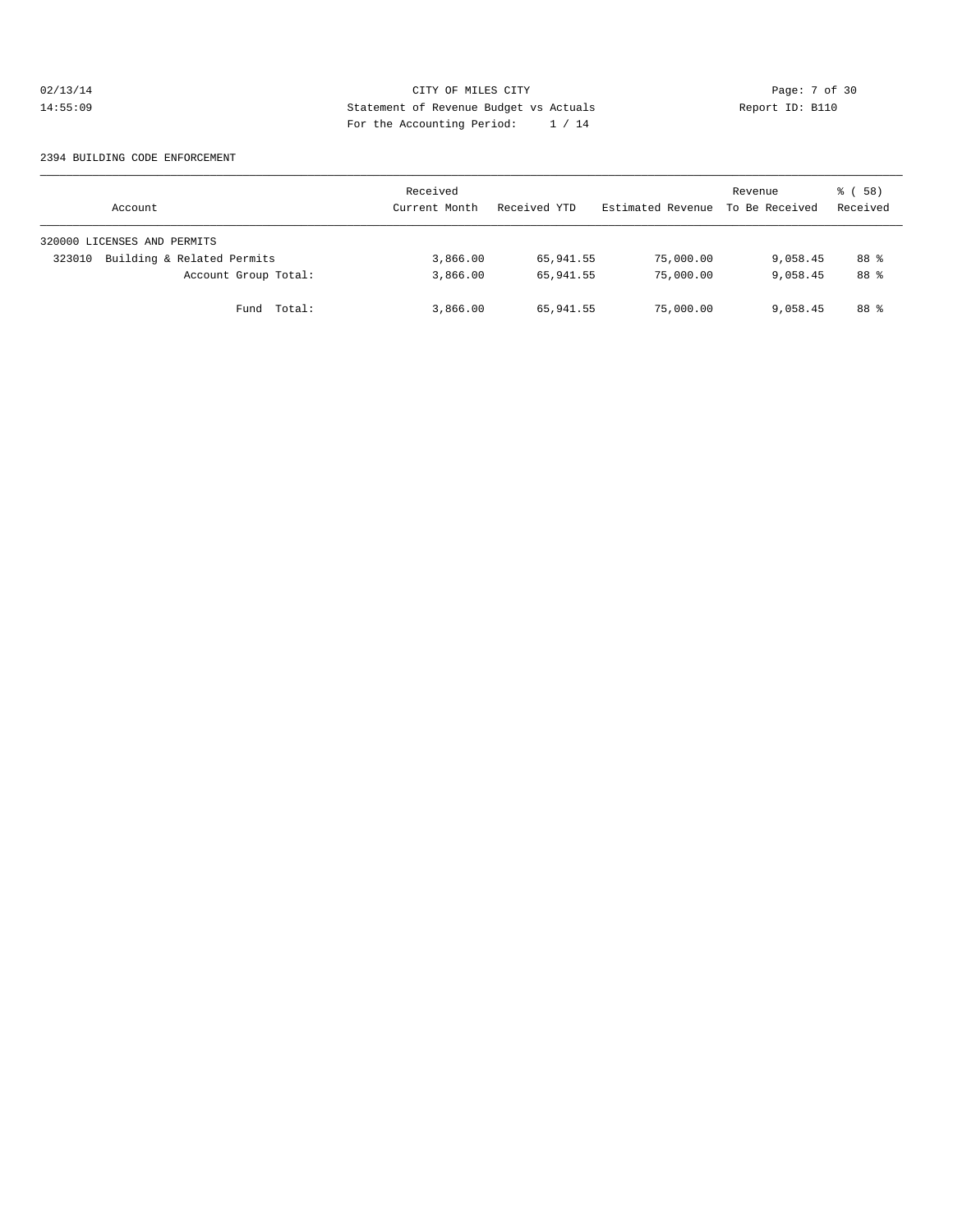## 02/13/14 CITY OF MILES CITY CHES CITY Page: 8 of 30<br>14:55:09 Statement of Revenue Budget vs Actuals Report ID: B110 14:55:09 Statement of Revenue Budget vs Actuals Report ID: B110 For the Accounting Period: 1 / 14

2400 LTG M D#165-(Gen City)

|        |                                          | Received      |              |                   | Revenue        | % ( 58 )        |
|--------|------------------------------------------|---------------|--------------|-------------------|----------------|-----------------|
|        | Account                                  | Current Month | Received YTD | Estimated Revenue | To Be Received | Received        |
|        | 360000 MISCELLANEOUS REVENUE             |               |              |                   |                |                 |
| 363010 | Maintenance Assessments                  | 2,102.22      | 92,585.83    | 149,556.00        | 56,970.17      | $62$ $%$        |
| 363040 | Penalty & Interest on Deling Assessments | 135.12        | 686.04       | 500.00            | $-186.04$      | $137$ $%$       |
|        | Account Group Total:                     | 2,237.34      | 93, 271.87   | 150,056.00        | 56,784.13      | 62 %            |
|        | 370000 INVESTMENT EARNINGS               |               |              |                   |                |                 |
| 371010 | Investment Earnings                      | 0.00          | 35.94        | 100.00            | 64.06          | $36$ $%$        |
|        | Account Group Total:                     | 0.00          | 35.94        | 100.00            | 64.06          | 36 <sup>8</sup> |
|        | Total:<br>Fund                           | 2.237.34      | 93,307.81    | 150,156.00        | 56,848.19      | $62$ $%$        |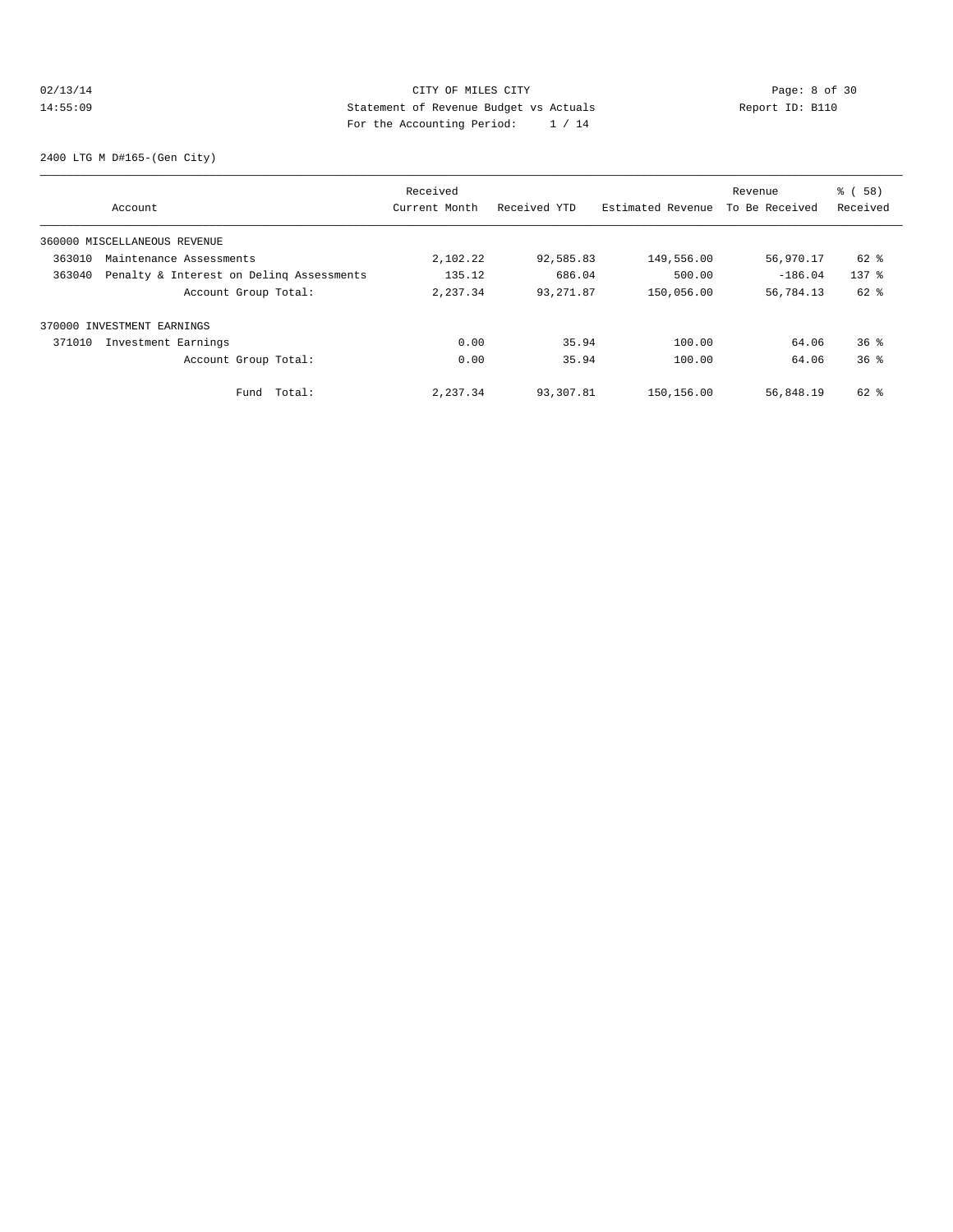## 02/13/14 Page: 9 of 30 14:55:09 Statement of Revenue Budget vs Actuals Report ID: B110 For the Accounting Period: 1 / 14

2420 LTG M D#167-(MilesAddn Etc)

|        |                                          | Received      |              |                   | Revenue        | % ( 58 )        |
|--------|------------------------------------------|---------------|--------------|-------------------|----------------|-----------------|
|        | Account                                  | Current Month | Received YTD | Estimated Revenue | To Be Received | Received        |
|        | 360000 MISCELLANEOUS REVENUE             |               |              |                   |                |                 |
| 363010 | Maintenance Assessments                  | 285.82        | 16,080.76    | 27, 235.00        | 11,154.24      | 59 <sup>°</sup> |
| 363040 | Penalty & Interest on Deling Assessments | 4.89          | 160.86       | 100.00            | $-60.86$       | $161$ %         |
|        | Account Group Total:                     | 290.71        | 16, 241.62   | 27,335.00         | 11,093.38      | 59 <sup>°</sup> |
|        | 370000 INVESTMENT EARNINGS               |               |              |                   |                |                 |
| 371010 | Investment Earnings                      | 0.00          | 7.52         | 0.00              | $-7.52$        | ** %            |
|        | Account Group Total:                     | 0.00          | 7.52         | 0.00              | $-7.52$        | $***$ $\approx$ |
|        | Total:<br>Fund                           | 290.71        | 16,249.14    | 27,335.00         | 11,085.86      | 59 <sup>°</sup> |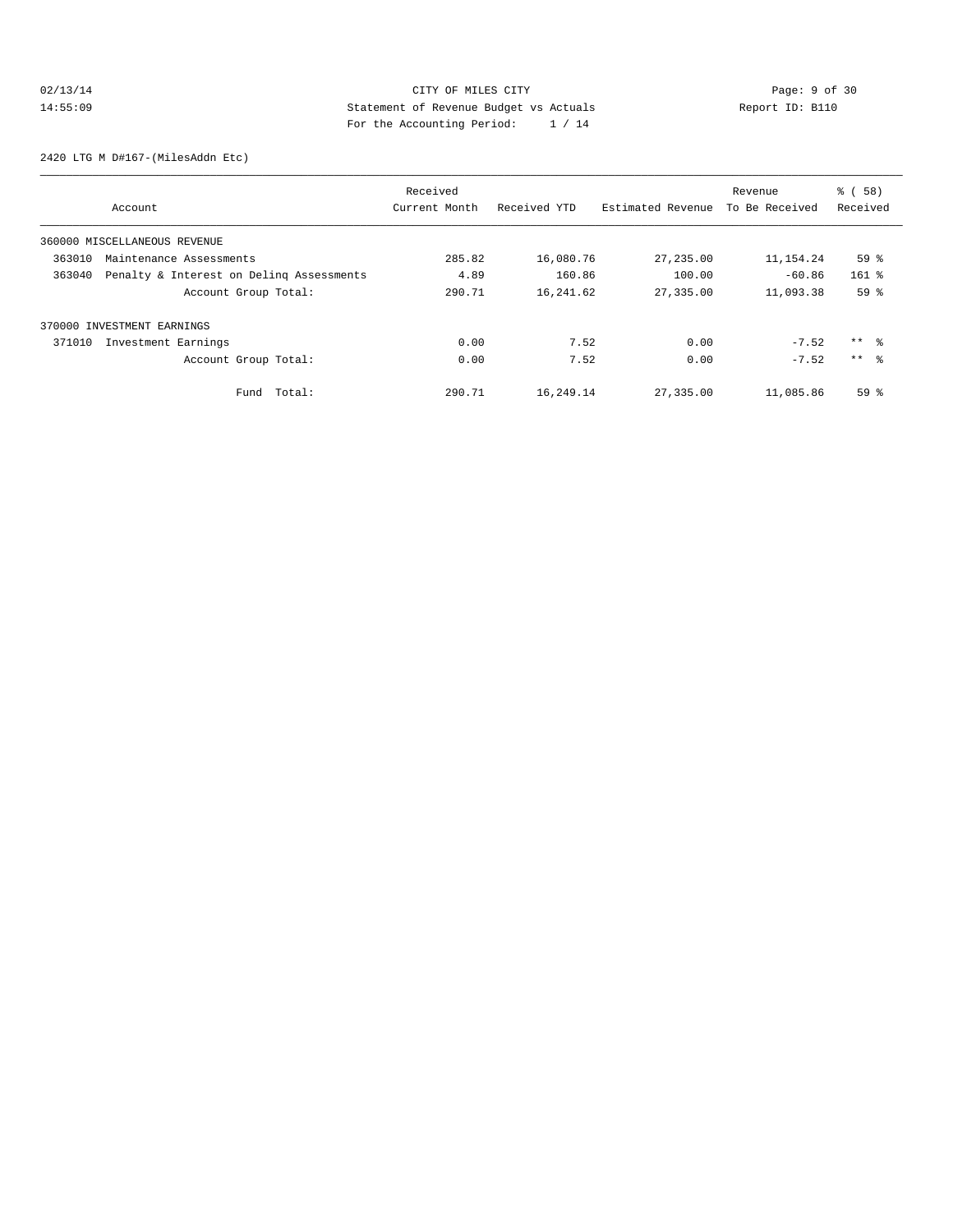## 02/13/14 Page: 10 of 30<br>14:55:09 Statement of Revenue Budget vs Actuals<br>14:55:09 Page: 12:04<br>2020 Page: 12:04<br>2020 Page: 12:14 14:55:09 Statement of Revenue Budget vs Actuals Report ID: B110 For the Accounting Period: 1 / 14

2430 LTG M D#171-(Balsam Est)

|        |                                          | Received      |              | Revenue           |                | % ( 58 )            |
|--------|------------------------------------------|---------------|--------------|-------------------|----------------|---------------------|
|        | Account                                  | Current Month | Received YTD | Estimated Revenue | To Be Received | Received            |
|        | 360000 MISCELLANEOUS REVENUE             |               |              |                   |                |                     |
| 363010 | Maintenance Assessments                  | 21.85         | 1,518.38     | 2,604.00          | 1,085.62       | 58 <sup>8</sup>     |
| 363040 | Penalty & Interest on Deling Assessments | 0.37          | 2.93         | 0.00              | $-2.93$        | $***$ $\frac{6}{5}$ |
|        | Account Group Total:                     | 22.22         | 1,521.31     | 2,604.00          | 1,082.69       | 58 %                |
|        | 370000 INVESTMENT EARNINGS               |               |              |                   |                |                     |
| 371010 | Investment Earnings                      | 0.00          | 0.55         | 0.00              | $-0.55$        | $***$ $\approx$     |
|        | Account Group Total:                     | 0.00          | 0.55         | 0.00              | $-0.55$        | $***$ $\approx$     |
|        | Total:<br>Fund                           | 22.22         | 1,521.86     | 2,604.00          | 1,082.14       | 58 %                |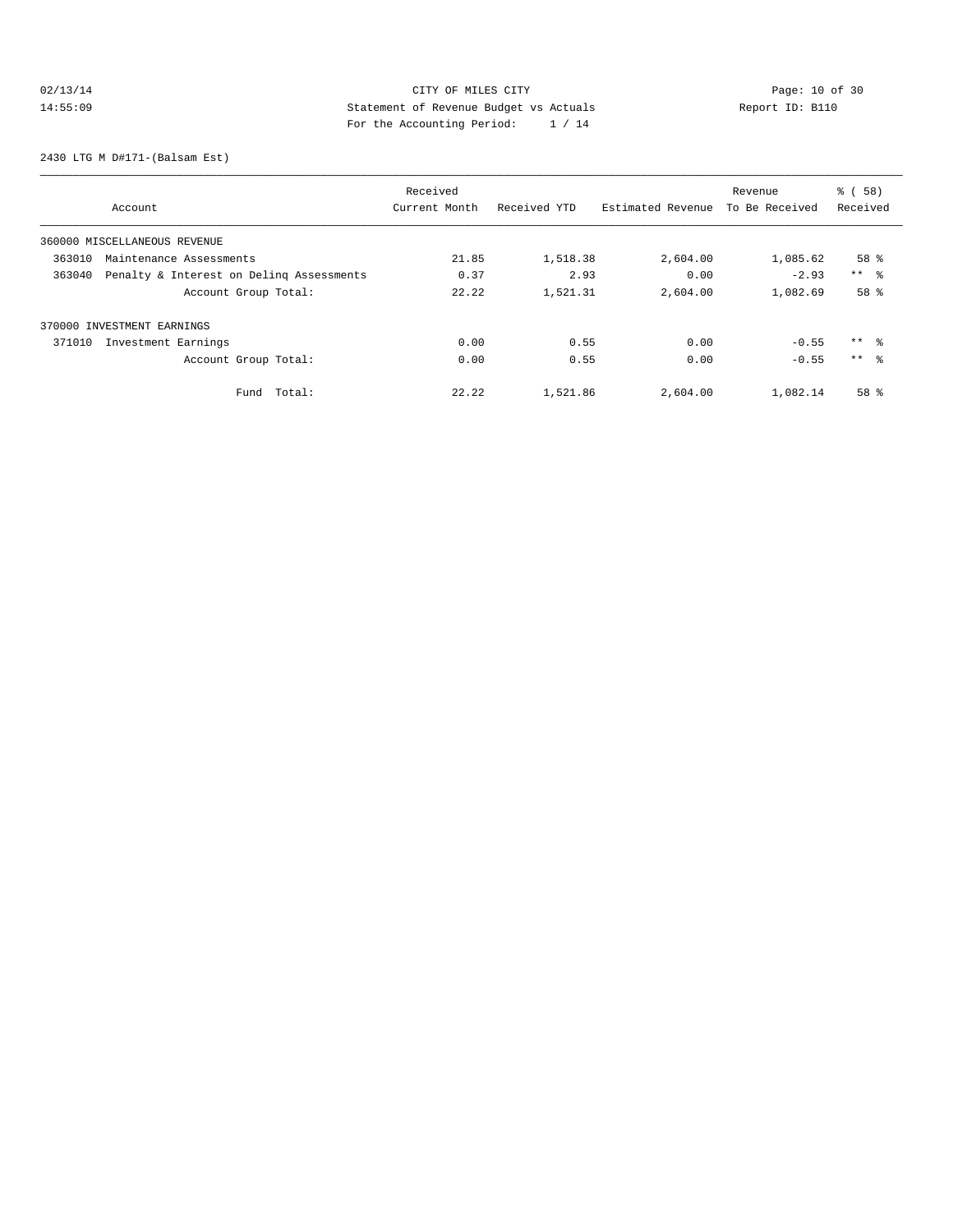## 02/13/14 Page: 11 of 30 14:55:09 Statement of Revenue Budget vs Actuals Report ID: B110<br>14:55:09 Report ID: B110 For the Accounting Period: 1 / 14

2440 LTG M D#172-(Main Str)

|        |                                          | Received      |              |                   | Revenue        | % ( 58 ) |
|--------|------------------------------------------|---------------|--------------|-------------------|----------------|----------|
|        | Account                                  | Current Month | Received YTD | Estimated Revenue | To Be Received | Received |
|        | 360000 MISCELLANEOUS REVENUE             |               |              |                   |                |          |
| 363010 | Maintenance Assessments                  | 79.52         | 6,124.85     | 8,393.00          | 2,268.15       | 73 %     |
| 363040 | Penalty & Interest on Deling Assessments | 1.36          | 149.09       | 100.00            | $-49.09$       | $149$ %  |
|        | Account Group Total:                     | 80.88         | 6.273.94     | 8,493.00          | 2,219.06       | 74 %     |
|        | 370000 INVESTMENT EARNINGS               |               |              |                   |                |          |
| 371010 | Investment Earnings                      | 0.00          | 10.09        | 50.00             | 39.91          | $20*$    |
|        | Account Group Total:                     | 0.00          | 10.09        | 50.00             | 39.91          | $20*$    |
|        | Total:<br>Fund                           | 80.88         | 6,284.03     | 8,543.00          | 2,258.97       | 74 %     |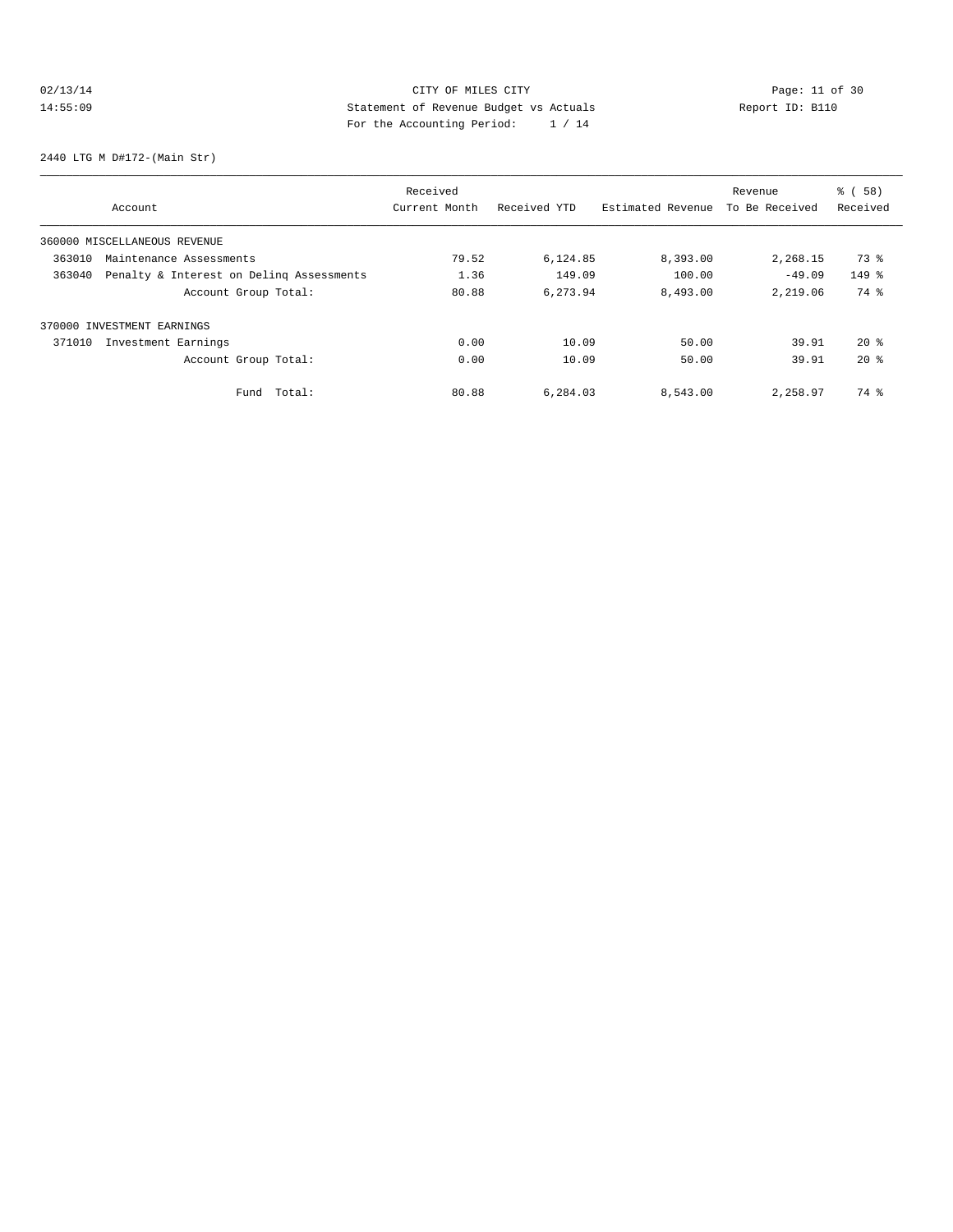## 02/13/14 Page: 12 of 30<br>14:55:09 Statement of Revenue Budget vs Actuals<br>14:55:09 Partha Accounting Papied: 14:14 14:55:09 Statement of Revenue Budget vs Actuals Report ID: B110 For the Accounting Period: 1 / 14

2450 LTG M D#195-(SG-Trico)

|        |                                          | Received      |              |                   | Revenue        | % ( 58 )            |
|--------|------------------------------------------|---------------|--------------|-------------------|----------------|---------------------|
|        | Account                                  | Current Month | Received YTD | Estimated Revenue | To Be Received | Received            |
|        | 360000 MISCELLANEOUS REVENUE             |               |              |                   |                |                     |
| 363010 | Maintenance Assessments                  | 27.04         | 3,293.91     | 6,114.00          | 2,820.09       | $54$ $%$            |
| 363040 | Penalty & Interest on Deling Assessments | 0.46          | 4.44         | 0.00              | $-4.44$        | $***$ $\frac{6}{5}$ |
|        | Account Group Total:                     | 27.50         | 3,298.35     | 6,114.00          | 2,815.65       | $54$ $%$            |
|        | 370000 INVESTMENT EARNINGS               |               |              |                   |                |                     |
| 371010 | Investment Earnings                      | 0.00          | 0.72         | 0.00              | $-0.72$        | $***$ $\approx$     |
|        | Account Group Total:                     | 0.00          | 0.72         | 0.00              | $-0.72$        | $***$ $\approx$     |
|        | Fund Total:                              | 27.50         | 3,299.07     | 6.114.00          | 2,814.93       | $54$ $%$            |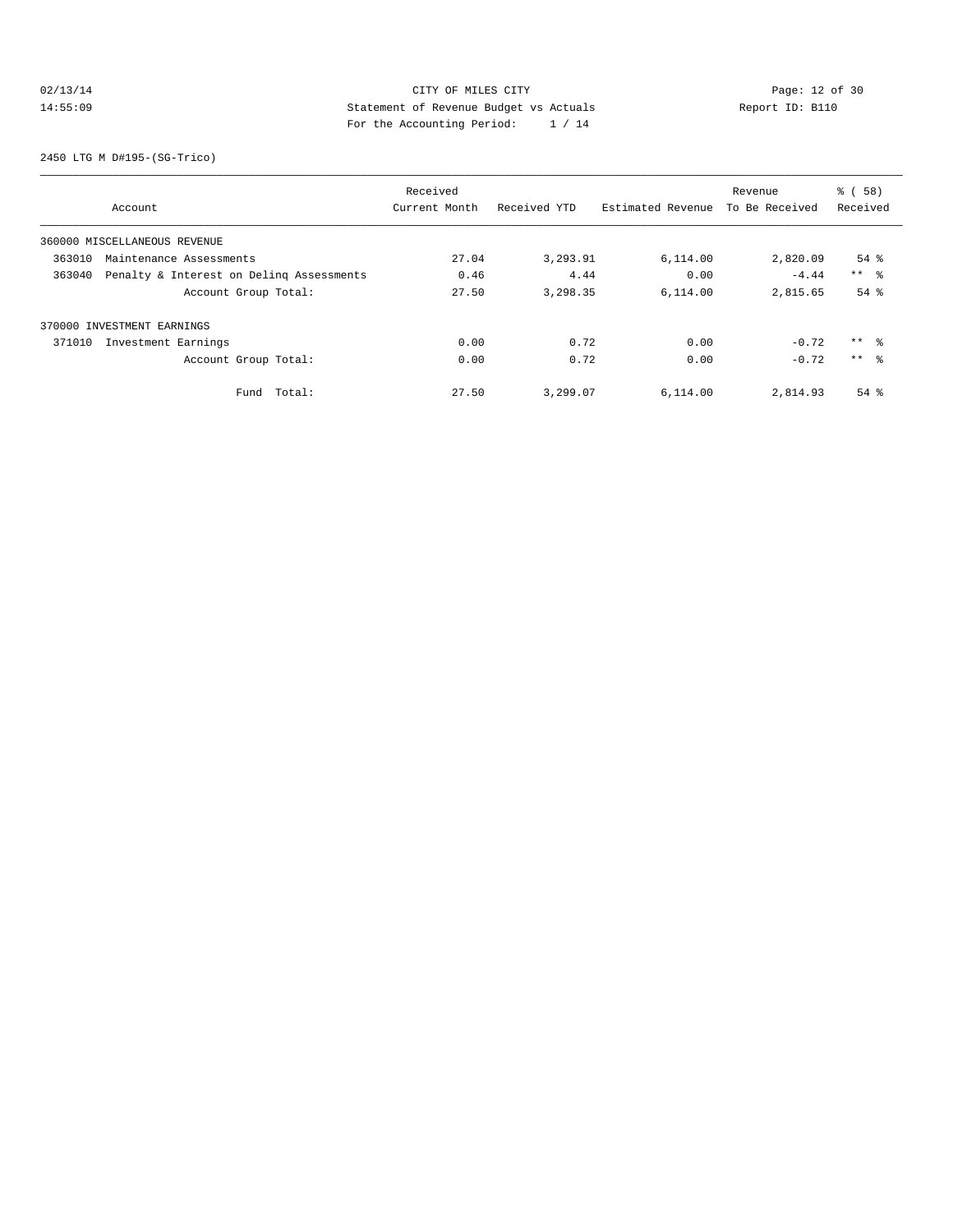## 02/13/14 Page: 13 of 30 14:55:09 Statement of Revenue Budget vs Actuals Report ID: B110<br>Report ID: B110 For the Accounting Period: 1 / 14

2470 LTG M D#202-(SG-MDU&NV)

|        |                                          | Received      |              |                   | Revenue        | % ( 58 )        |
|--------|------------------------------------------|---------------|--------------|-------------------|----------------|-----------------|
|        | Account                                  | Current Month | Received YTD | Estimated Revenue | To Be Received | Received        |
|        | 360000 MISCELLANEOUS REVENUE             |               |              |                   |                |                 |
| 363010 | Maintenance Assessments                  | 57.86         | 4,488.47     | 7,615.00          | 3,126.53       | 59%             |
| 363040 | Penalty & Interest on Deling Assessments | 0.99          | 16.36        | 10.00             | $-6.36$        | $164$ %         |
|        | Account Group Total:                     | 58.85         | 4,504.83     | 7,625.00          | 3,120.17       | 59 <sup>8</sup> |
|        | 370000 INVESTMENT EARNINGS               |               |              |                   |                |                 |
| 371010 | Investment Earnings                      | 0.00          | 1.11         | 0.00              | $-1.11$        | $***$ $\approx$ |
|        | Account Group Total:                     | 0.00          | 1.11         | 0.00              | $-1.11$        | $***$ $\approx$ |
|        | Total:<br>Fund                           | 58.85         | 4,505.94     | 7,625.00          | 3,119.06       | 59%             |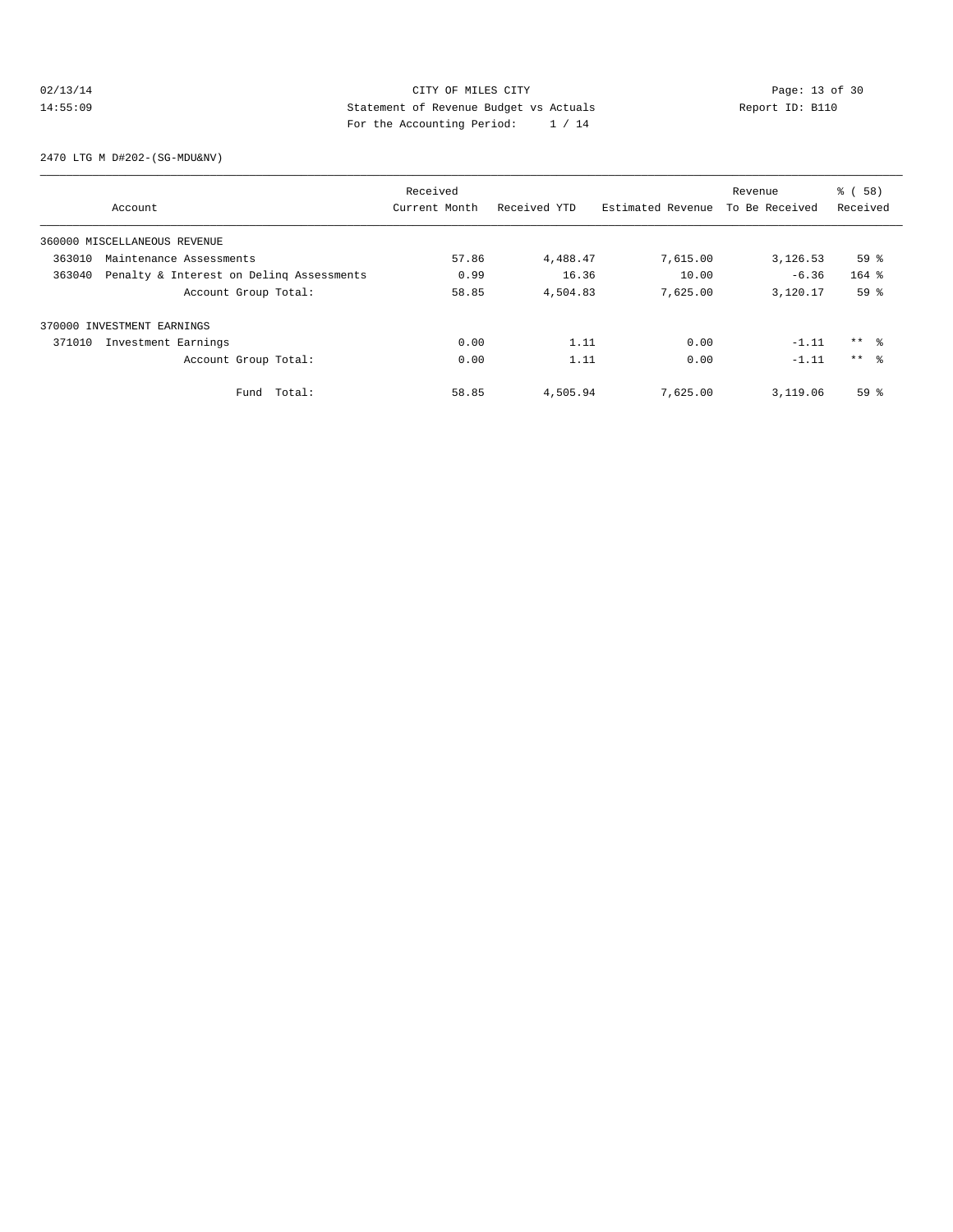## 02/13/14 Page: 14 of 30 14:55:09 Statement of Revenue Budget vs Actuals Report ID: B110 For the Accounting Period: 1 / 14

2480 LTG M M#173-(Milestown Estates)

|                                                    | Received      |              |                   | Revenue        | % ( 58 )        |
|----------------------------------------------------|---------------|--------------|-------------------|----------------|-----------------|
| Account                                            | Current Month | Received YTD | Estimated Revenue | To Be Received | Received        |
| 360000 MISCELLANEOUS REVENUE                       |               |              |                   |                |                 |
| 363010<br>Maintenance Assessments                  | 158.96        | 792.18       | 794.00            | 1.82           | $100$ %         |
| Penalty & Interest on Deling Assessments<br>363040 | 13.92         | 14.79        | 0.00              | $-14.79$       | $***$ %         |
| Account Group Total:                               | 172.88        | 806.97       | 794.00            | $-12.97$       | $102$ %         |
| 370000 INVESTMENT EARNINGS                         |               |              |                   |                |                 |
| 371010<br>Investment Earnings                      | 0.00          | 0.89         | 0.00              | $-0.89$        | $***$ %         |
| Account Group Total:                               | 0.00          | 0.89         | 0.00              | $-0.89$        | $***$ $\approx$ |
| Total:<br>Fund                                     | 172.88        | 807.86       | 794.00            | $-13.86$       | $102$ %         |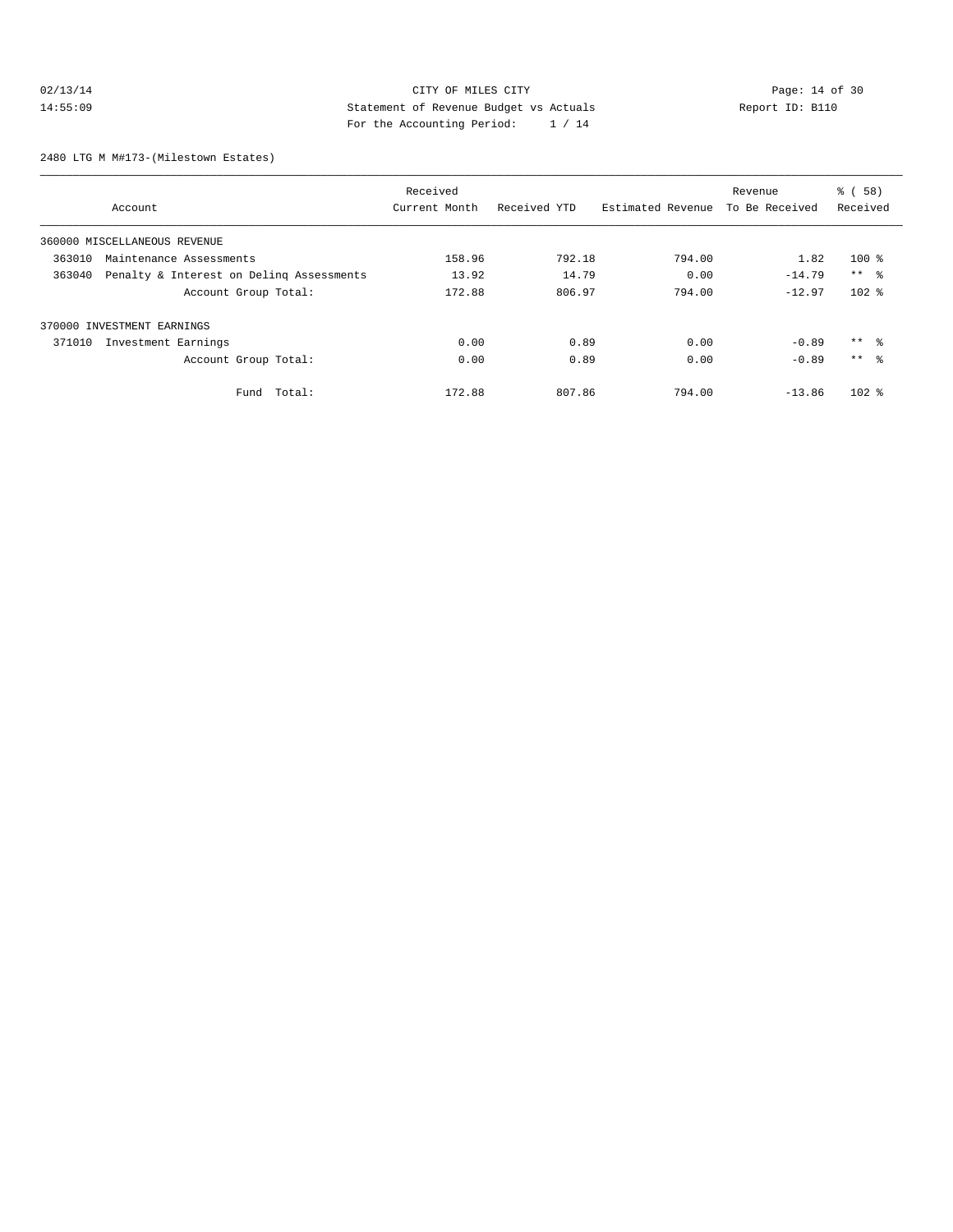## 02/13/14 Page: 15 of 30<br>14:55:09 Statement of Revenue Budget vs Actuals<br>14:55:09 Page: 15 of 30<br>2003 Page: the Accounting Davisd: 14:14 14:55:09 Statement of Revenue Budget vs Actuals Report ID: B110 For the Accounting Period: 1 / 14

2510 STR MAINT DIST #204

| Account                                            | Received<br>Current Month | Received YTD | Estimated Revenue | Revenue<br>To Be Received | 8 ( 58 )<br>Received |
|----------------------------------------------------|---------------------------|--------------|-------------------|---------------------------|----------------------|
| 360000 MISCELLANEOUS REVENUE                       |                           |              |                   |                           |                      |
| 363010<br>Maintenance Assessments                  | 8,178.03                  | 573, 439.17  | 963, 243.00       | 389,803.83                | $60*$                |
| Penalty & Interest on Deling Assessments<br>363040 | 320.96                    | 2,886.90     | 1,000.00          | $-1,886.90$               | $289$ %              |
| Account Group Total:                               | 8,498.99                  | 576,326.07   | 964, 243.00       | 387,916.93                | 60 %                 |
| 370000 INVESTMENT EARNINGS                         |                           |              |                   |                           |                      |
| 371010<br>Investment Earnings                      | 0.00                      | 359.66       | 400.00            | 40.34                     | $90*$                |
| Account Group Total:                               | 0.00                      | 359.66       | 400.00            | 40.34                     | $90*$                |
| 380000 OTHER FINANCING SOURCES                     |                           |              |                   |                           |                      |
| 383000<br>Interfund Operating Transfer             | 0.00                      | 0.00         | 90,633.00         | 90,633.00                 | 0 <sup>8</sup>       |
| Account Group Total:                               | 0.00                      | 0.00         | 90,633.00         | 90,633.00                 | 0 <sup>8</sup>       |
| Total:<br>Fund                                     | 8,498.99                  | 576,685.73   | 1,055,276.00      | 478,590.27                | $55$ $%$             |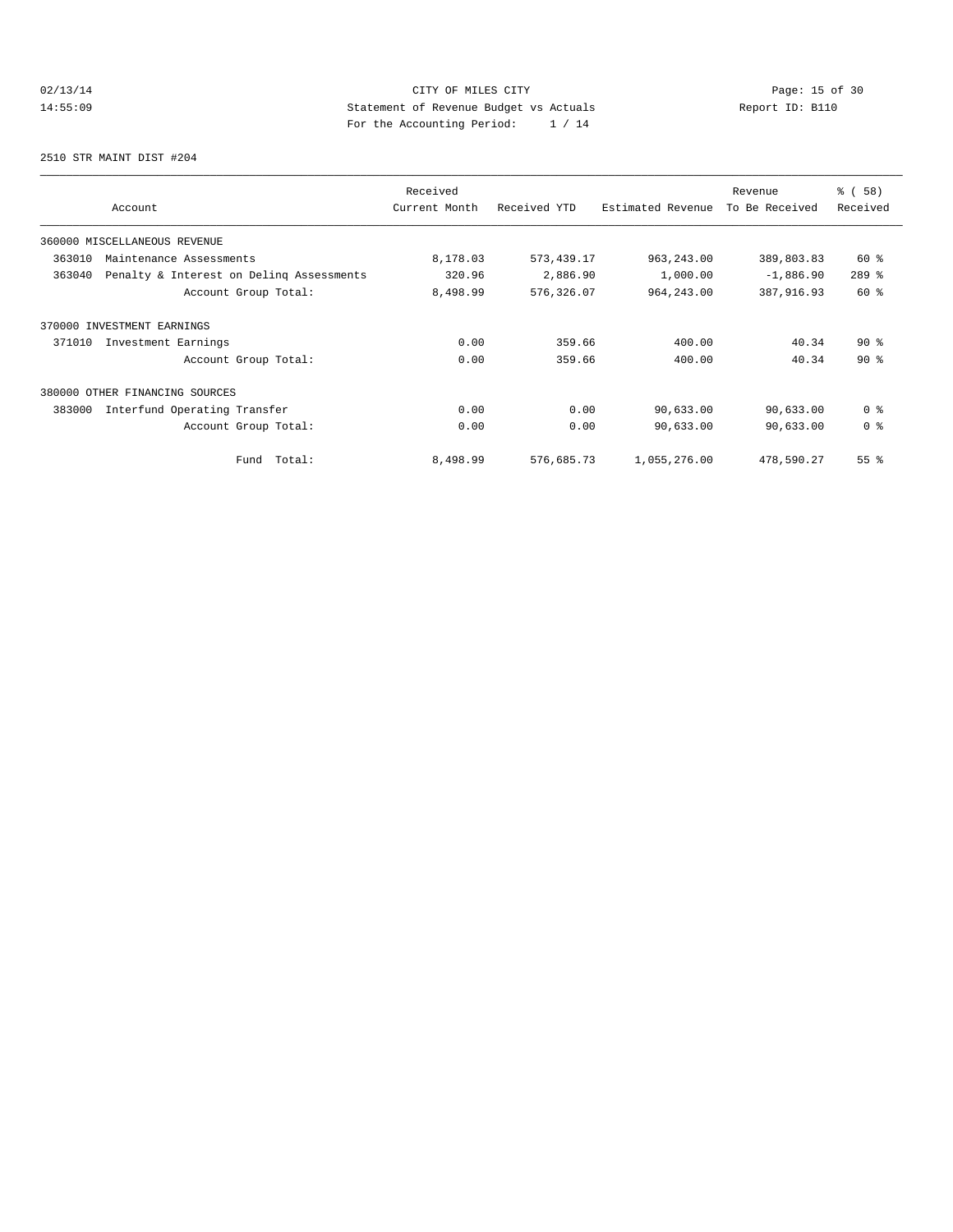## 02/13/14 Page: 16 of 30 14:55:09 Statement of Revenue Budget vs Actuals Report ID: B110 For the Accounting Period: 1 / 14

2520 STR MAINT DIST #205

| Account                                            | Received<br>Current Month | Received YTD | Estimated Revenue | Revenue<br>To Be Received | 8 ( 58 )<br>Received |
|----------------------------------------------------|---------------------------|--------------|-------------------|---------------------------|----------------------|
| 360000 MISCELLANEOUS REVENUE                       |                           |              |                   |                           |                      |
| 363010<br>Maintenance Assessments                  | 6,584.49                  | 165,780.24   | 258,450.00        | 92,669.76                 | 64 %                 |
| 363040<br>Penalty & Interest on Deling Assessments | 446.19                    | 1,036.03     | 1,000.00          | $-36.03$                  | $104$ %              |
| Account Group Total:                               | 7,030.68                  | 166,816.27   | 259,450.00        | 92,633.73                 | 64 %                 |
| 370000 INVESTMENT EARNINGS                         |                           |              |                   |                           |                      |
| 371010<br>Investment Earnings                      | 0.00                      | 184.97       | 400.00            | 215.03                    | 46%                  |
| Account Group Total:                               | 0.00                      | 184.97       | 400.00            | 215.03                    | 46%                  |
| 380000 OTHER FINANCING SOURCES                     |                           |              |                   |                           |                      |
| 383000<br>Interfund Operating Transfer             | 0.00                      | 0.00         | 90,633.00         | 90,633.00                 | 0 <sup>8</sup>       |
| Account Group Total:                               | 0.00                      | 0.00         | 90,633.00         | 90,633.00                 | 0 <sup>8</sup>       |
| Fund Total:                                        | 7,030.68                  | 167,001.24   | 350,483.00        | 183, 481. 76              | 48 %                 |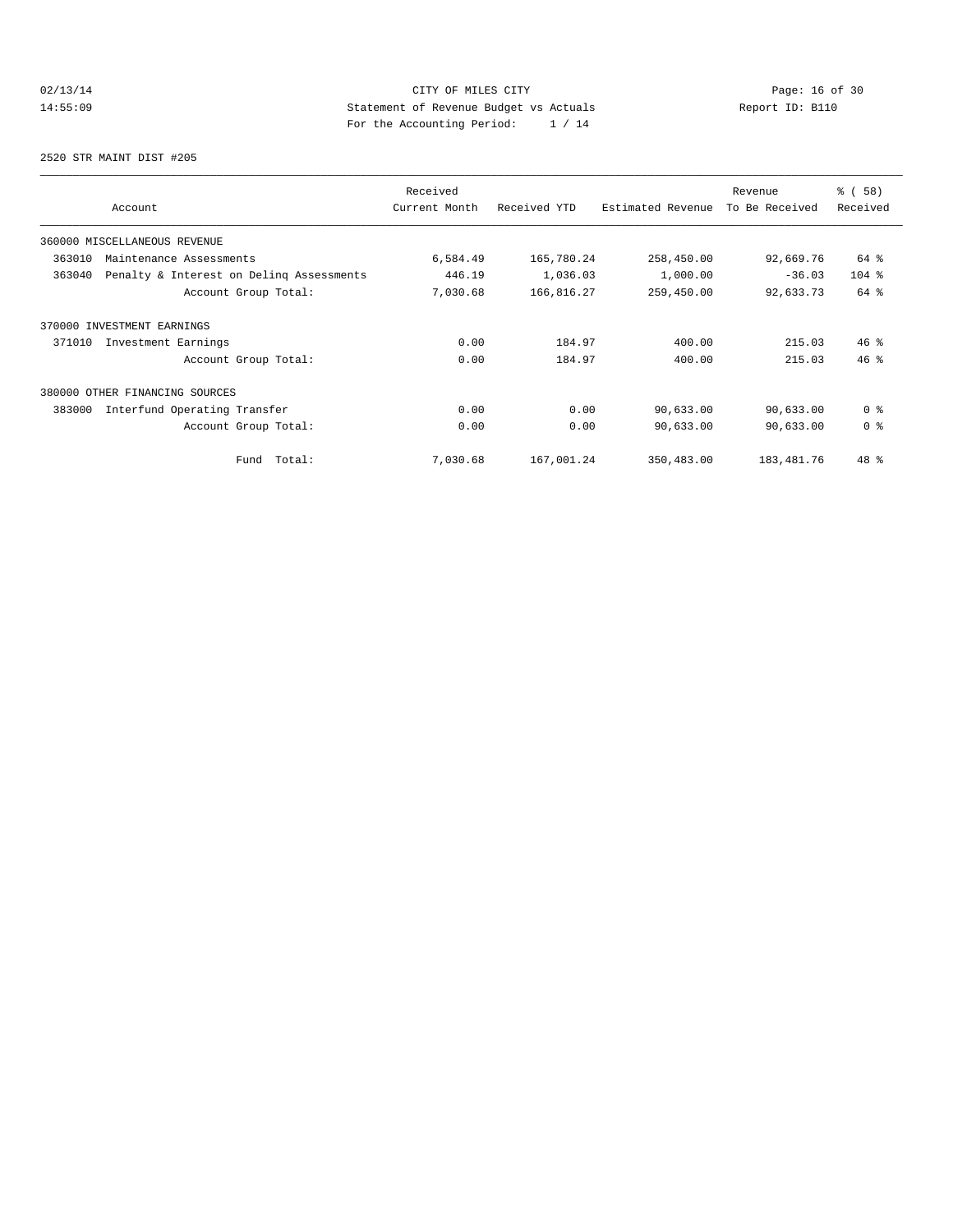## 02/13/14 Page: 17 of 30<br>14:55:09 Statement of Revenue Budget vs Actuals<br>20 Perside Page: 19 Of 20 Perside Page: 19 Of 20 Perside Page: 19 Of 20 Perside Page: 19 Of 20 Perside Page: 1 14:55:09 Statement of Revenue Budget vs Actuals Report ID: B110 For the Accounting Period: 1 / 14

2540 STR MAINT DIST#207-(MILESTOWN ESTATES)

|        |                                          | Received      |              |                   | Revenue        | % ( 58 )        |
|--------|------------------------------------------|---------------|--------------|-------------------|----------------|-----------------|
|        | Account                                  | Current Month | Received YTD | Estimated Revenue | To Be Received | Received        |
|        | 360000 MISCELLANEOUS REVENUE             |               |              |                   |                |                 |
| 363010 | Maintenance Assessments                  | 523.00        | 3,840.11     | 4,216.00          | 375.89         | $91$ %          |
| 363040 | Penalty & Interest on Deling Assessments | 40.09         | 169.74       | 0.00              | $-169.74$      | $***$ $ -$      |
|        | Account Group Total:                     | 563.09        | 4,009.85     | 4,216.00          | 206.15         | 95 <sup>8</sup> |
|        | 370000 INVESTMENT EARNINGS               |               |              |                   |                |                 |
| 371010 | Investment Earnings                      | 0.00          | 1.78         | 0.00              | $-1.78$        | $***$ $\approx$ |
|        | Account Group Total:                     | 0.00          | 1.78         | 0.00              | $-1.78$        | $***$ $\approx$ |
|        | Fund Total:                              | 563.09        | 4,011.63     | 4,216.00          | 204.37         | 95 <sup>8</sup> |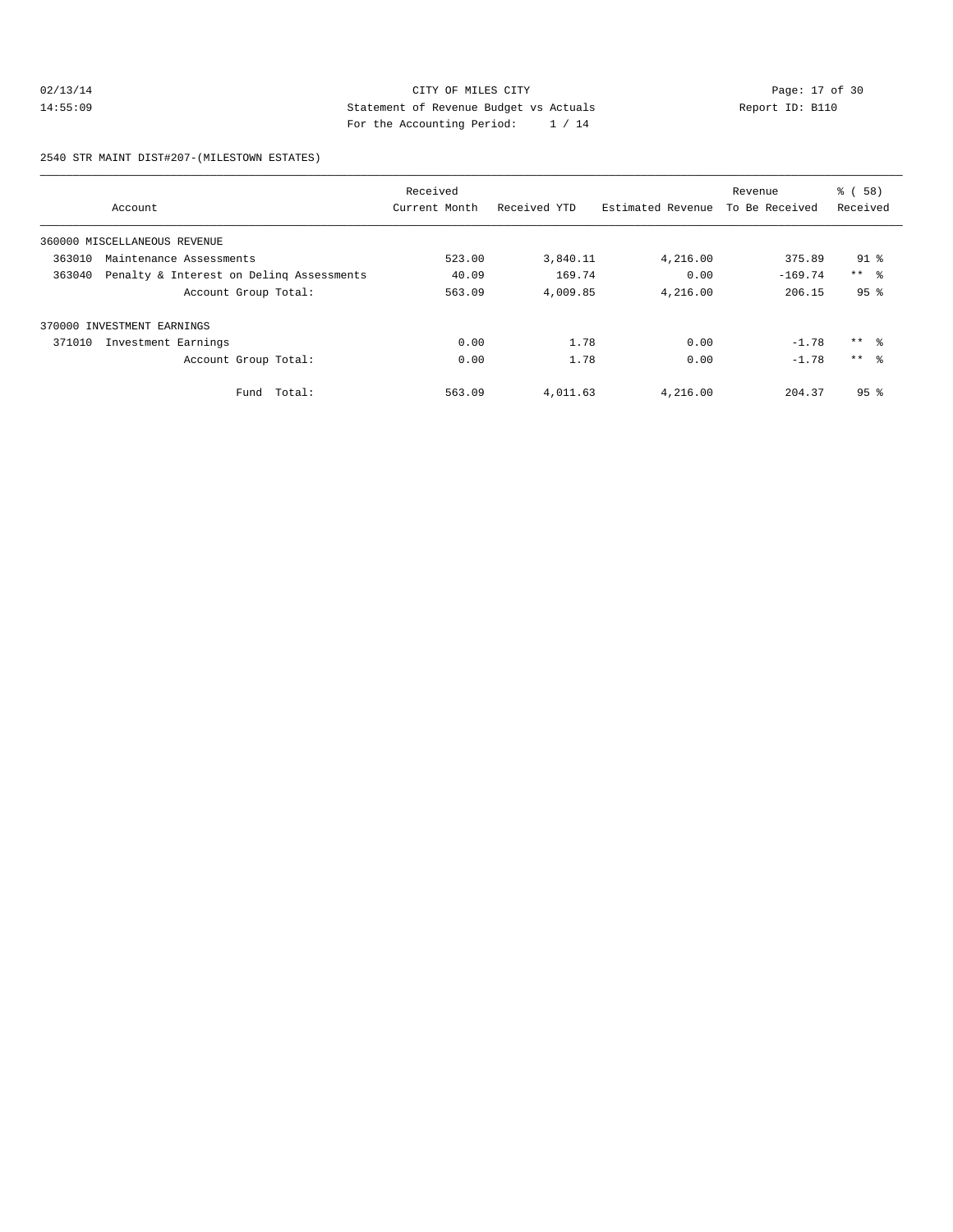## 02/13/14 Page: 18 of 30 14:55:09 Statement of Revenue Budget vs Actuals Report ID: B110 For the Accounting Period: 1 / 14

2820 GAS TAX

| Account                              | Received<br>Current Month | Received YTD | Estimated Revenue | Revenue<br>To Be Received | 8 ( 58 )<br>Received |
|--------------------------------------|---------------------------|--------------|-------------------|---------------------------|----------------------|
| 330000 INTERGOVERNMENTAL REVENUES    |                           |              |                   |                           |                      |
| Gasoline Tax Apportionment<br>335040 | 15,182.32                 | 106,276.29   | 182,188.00        | 75,911.71                 | 58 %                 |
| Account Group Total:                 | 15,182.32                 | 106,276.29   | 182,188.00        | 75,911.71                 | 58 %                 |
| Fund Total:                          | 15,182.32                 | 106,276.29   | 182,188.00        | 75,911.71                 | 58 %                 |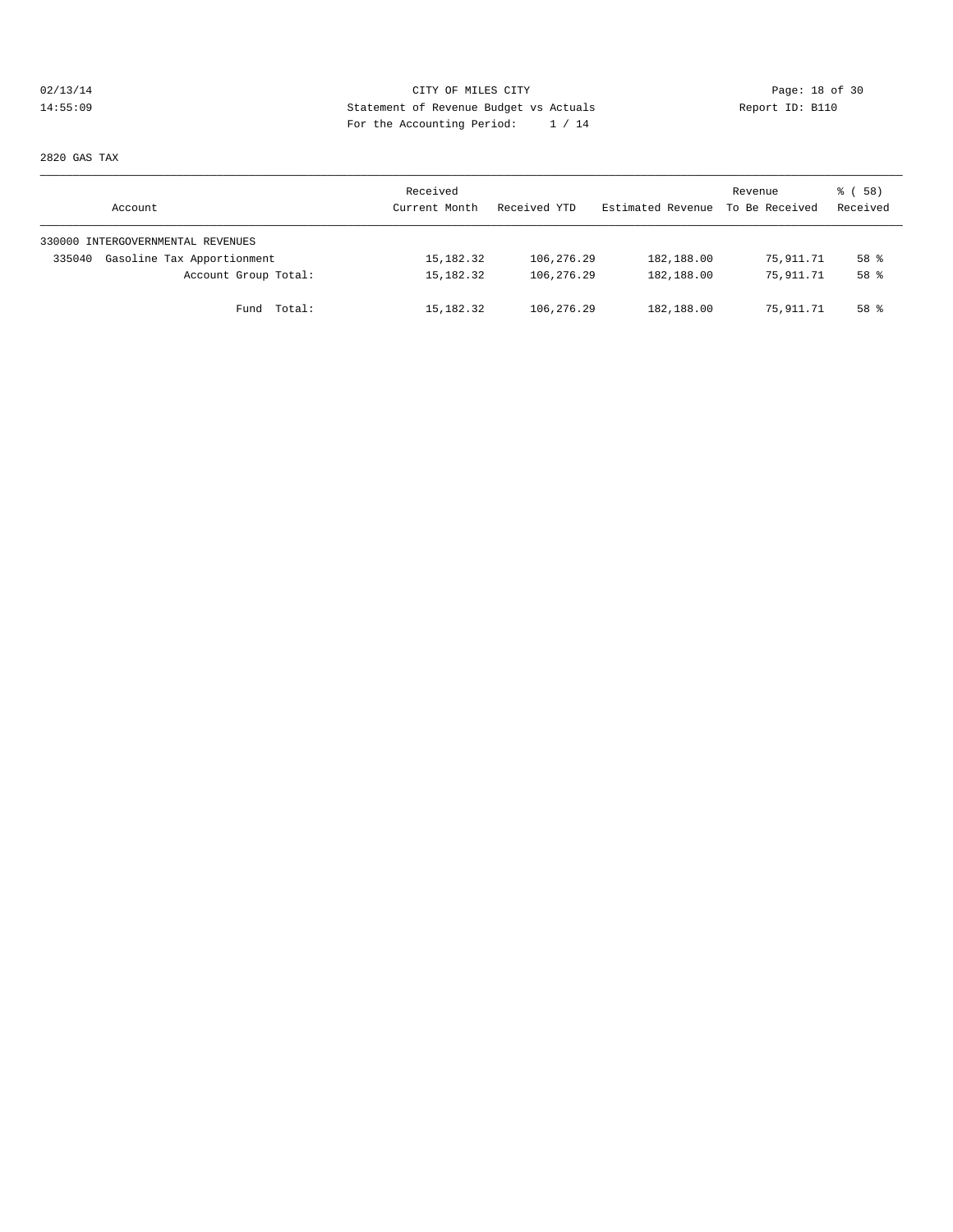## 02/13/14 Page: 19 of 30<br>14:55:09 Statement of Revenue Budget vs Actuals<br>14:55:09 Page: 19 of 30<br>14:55:09 Page: 15:20 14:55:09 Statement of Revenue Budget vs Actuals Report ID: B110 For the Accounting Period: 1 / 14

#### 2850 911 EMERGENCY

|        |                                   |        | Received      |              |                   | Revenue        | 8 ( 58 )        |
|--------|-----------------------------------|--------|---------------|--------------|-------------------|----------------|-----------------|
|        | Account                           |        | Current Month | Received YTD | Estimated Revenue | To Be Received | Received        |
|        | 330000 INTERGOVERNMENTAL REVENUES |        |               |              |                   |                |                 |
| 335080 | Basic 911 Funds                   |        | 20,711.13     | 31,187.78    | 65,244.00         | 34,056.22      | 48 %            |
| 335081 | Enhanced 911 Funds                |        | 20,711.13     | 31,187.78    | 65,244.00         | 34,056.22      | 48 %            |
| 335082 | 911 - WIRELESS FUNDS              |        | 54,754.36     | 67,456.74    | 78,217.00         | 10,760.26      | 86 %            |
|        | Account Group Total:              |        | 96,176.62     | 129,832.30   | 208,705.00        | 78,872.70      | 62 %            |
|        | 370000 INVESTMENT EARNINGS        |        |               |              |                   |                |                 |
| 371010 | Investment Earnings               |        | 0.00          | 37.51        | 200.00            | 162.49         | 19 <sup>°</sup> |
|        | Account Group Total:              |        | 0.00          | 37.51        | 200.00            | 162.49         | 19 <sup>8</sup> |
|        | Fund                              | Total: | 96,176.62     | 129,869.81   | 208,905.00        | 79,035.19      | $62$ $%$        |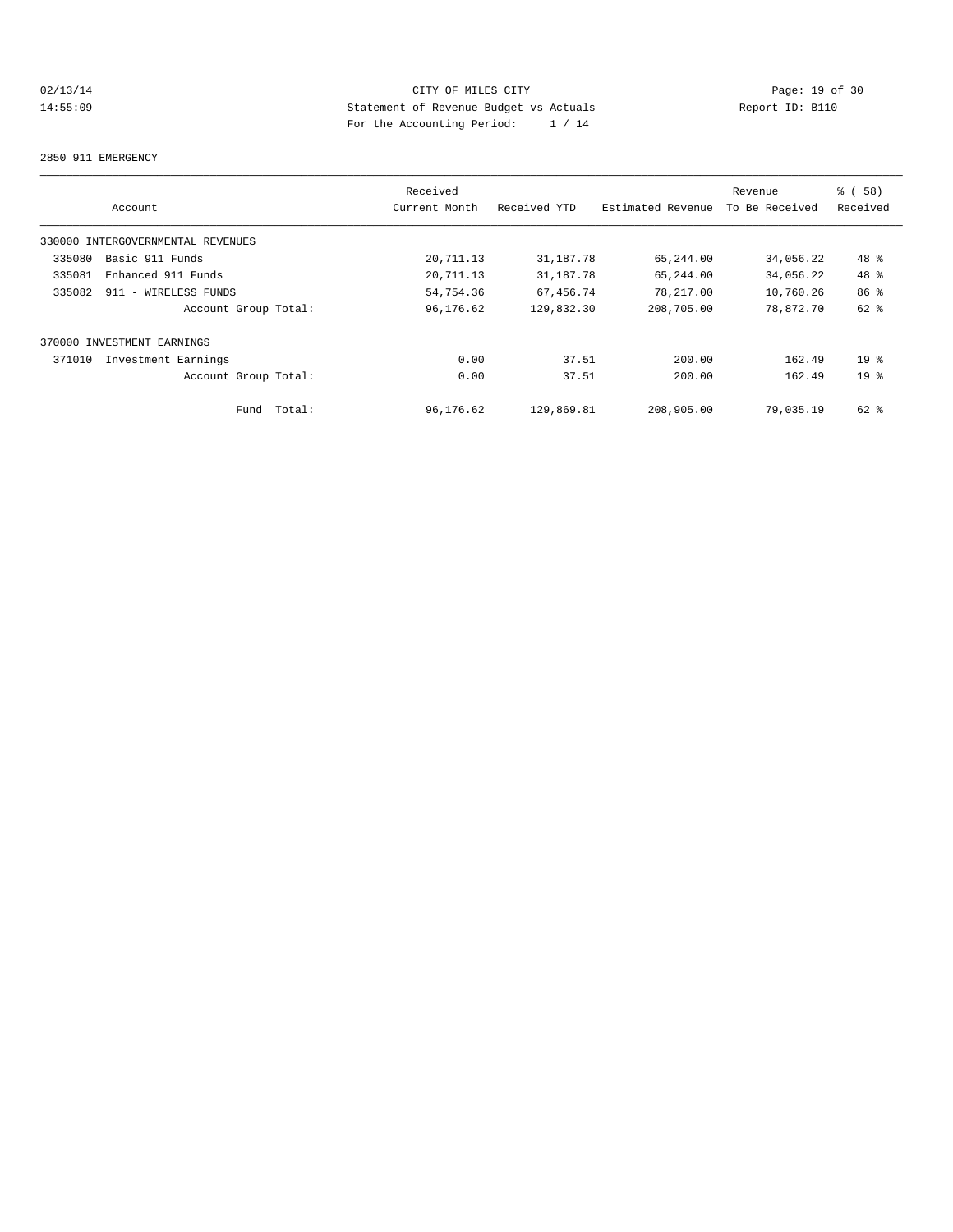## 02/13/14 Page: 20 of 30 14:55:09 Statement of Revenue Budget vs Actuals Report ID: B110 For the Accounting Period: 1 / 14

#### 2880 LIBRARY GRANTS

|        | Account                           | Received<br>Current Month | Received YTD | Estimated Revenue | Revenue<br>To Be Received | % ( 58 )<br>Received |
|--------|-----------------------------------|---------------------------|--------------|-------------------|---------------------------|----------------------|
|        | 330000 INTERGOVERNMENTAL REVENUES |                           |              |                   |                           |                      |
| 334100 | Library - State Aid               | 0.00                      | 5,398.69     | 5,398.00          | $-0.69$                   | $100*$               |
| 334101 | HB#193-Interlibrary Loan Reimb    | 0.00                      | 0.00         | 2,500.00          | 2,500.00                  | 0 <sup>8</sup>       |
| 334105 | Sagebrush Fed/Coal Sev Tax        | 0.00                      | 6.161.30     | 6,160.00          | $-1.30$                   | $100*$               |
|        | Account Group Total:              | 0.00                      | 11,559.99    | 14,058.00         | 2,498.01                  | $82*$                |
|        | Total:<br>Fund                    | 0.00                      | 11,559.99    | 14,058.00         | 2,498.01                  | $82*$                |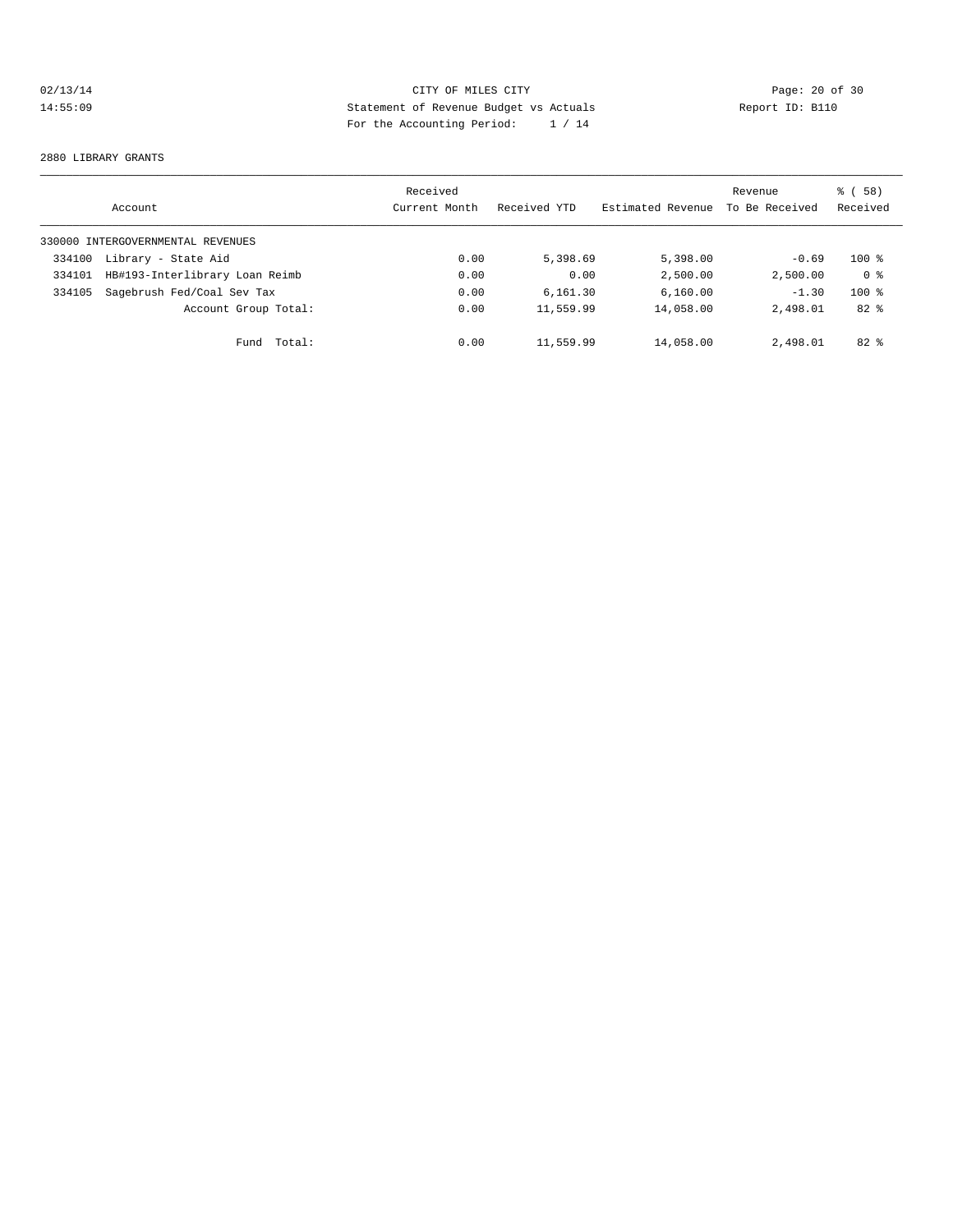## 02/13/14 Page: 21 of 30 14:55:09 Statement of Revenue Budget vs Actuals Report ID: B110 For the Accounting Period: 1 / 14

2935 Historic Preservation

|        |                                      | Received      |              |                   | Revenue        | % (58)          |
|--------|--------------------------------------|---------------|--------------|-------------------|----------------|-----------------|
|        | Account                              | Current Month | Received YTD | Estimated Revenue | To Be Received | Received        |
|        | 330000 INTERGOVERNMENTAL REVENUES    |               |              |                   |                |                 |
| 334000 | State Grants                         | 0.00          | 1,375.00     | 5,225.00          | 3,850.00       | $26$ %          |
|        | Account Group Total:                 | 0.00          | 1,375.00     | 5,225.00          | 3,850.00       | 26%             |
|        | 340000 Charges for Services          |               |              |                   |                |                 |
| 346080 | Preservation Service Fees            | 0.00          | 0.00         | 2,400.00          | 2,400.00       | 0 <sup>8</sup>  |
|        | Account Group Total:                 | 0.00          | 0.00         | 2,400.00          | 2,400.00       | 0 <sup>8</sup>  |
|        | 360000 MISCELLANEOUS REVENUE         |               |              |                   |                |                 |
| 362020 | MISC REVENUE                         | 0.00          | 1.99         | 0.00              | $-1.99$        | $***$ $ -$      |
| 365050 | Preservation-ILPAnderson Grant       | 0.00          | 7,258.00     | 7,258.00          | 0.00           | $100*$          |
| 365070 | Custer Co. Historical Society (CCHS) | 0.00          | 0.00         | 5,023.00          | 5,023.00       | 0 <sup>8</sup>  |
|        | Account Group Total:                 | 0.00          | 7,259.99     | 12,281.00         | 5,021.01       | 59 <sup>8</sup> |
|        | 380000 OTHER FINANCING SOURCES       |               |              |                   |                |                 |
| 383000 | Interfund Operating Transfer         | 8,000.00      | 8,000.00     | 8,000.00          | 0.00           | $100*$          |
|        | Account Group Total:                 | 8,000.00      | 8,000.00     | 8,000.00          | 0.00           | $100*$          |
|        | Fund Total:                          | 8,000.00      | 16,634.99    | 27,906.00         | 11,271.01      | 60 %            |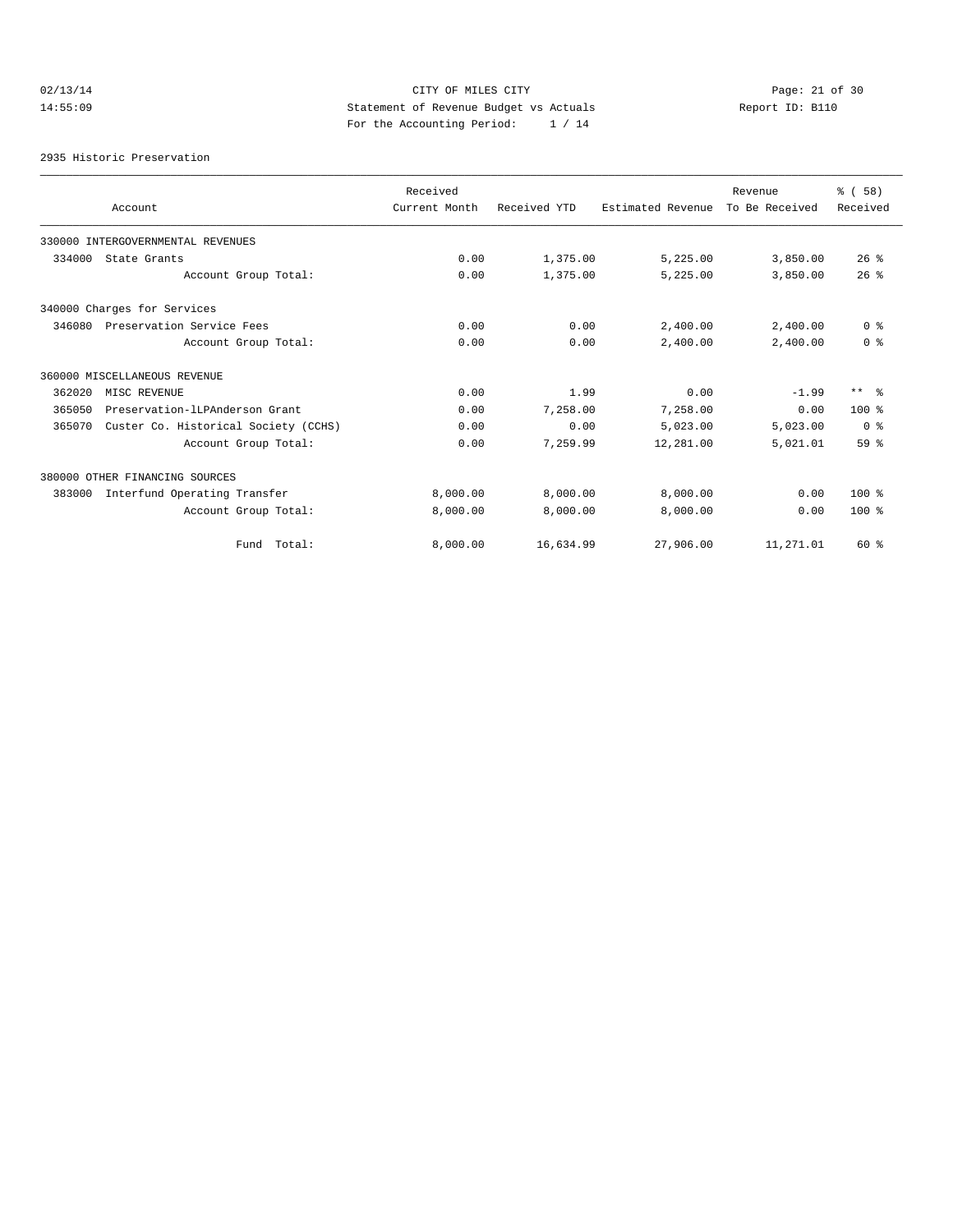## 02/13/14 Page: 22 of 30<br>14:55:09 Statement of Revenue Budget vs Actuals<br>14:55:09 Page: 22 of 30<br>14:55:09 Page: 22 of 30<br>20 Page: 22 of 30 14:55:09 Statement of Revenue Budget vs Actuals Report ID: B110 For the Accounting Period: 1 / 14

2985 RETIRED SENIOR VOLUNTEER PROG (RSVP)

|        | Account                           | Received<br>Current Month | Received YTD | Estimated Revenue | Revenue<br>To Be Received | % ( 58 )<br>Received |
|--------|-----------------------------------|---------------------------|--------------|-------------------|---------------------------|----------------------|
|        | 330000 INTERGOVERNMENTAL REVENUES |                           |              |                   |                           |                      |
| 331165 | RSVP FEDERAL GRANTS               | 313.22                    | 30,966.56    | 58,228.00         | 27,261.44                 | $53$ $%$             |
|        | Account Group Total:              | 313.22                    | 30,966.56    | 58,228.00         | 27,261.44                 | 53%                  |
|        | 360000 MISCELLANEOUS REVENUE      |                           |              |                   |                           |                      |
| 362020 | MISC REVENUE                      | 0.00                      | 6,668.16     | 10,000.00         | 3,331.84                  | $67$ %               |
| 365000 | Contributions and Donations       | 0.00                      | 3,525.00     | 2,746.00          | $-779.00$                 | $128$ %              |
|        | Account Group Total:              | 0.00                      | 10,193.16    | 12,746.00         | 2,552.84                  | $80*$                |
|        | 370000 INVESTMENT EARNINGS        |                           |              |                   |                           |                      |
| 371010 | Investment Earnings               | 0.00                      | 10.52        | 0.00              | $-10.52$                  | $***$ $ -$           |
|        | Account Group Total:              | 0.00                      | 10.52        | 0.00              | $-10.52$                  | $***$ $\approx$      |
|        | Total:<br>Fund                    | 313.22                    | 41,170.24    | 70,974.00         | 29,803.76                 | 58 %                 |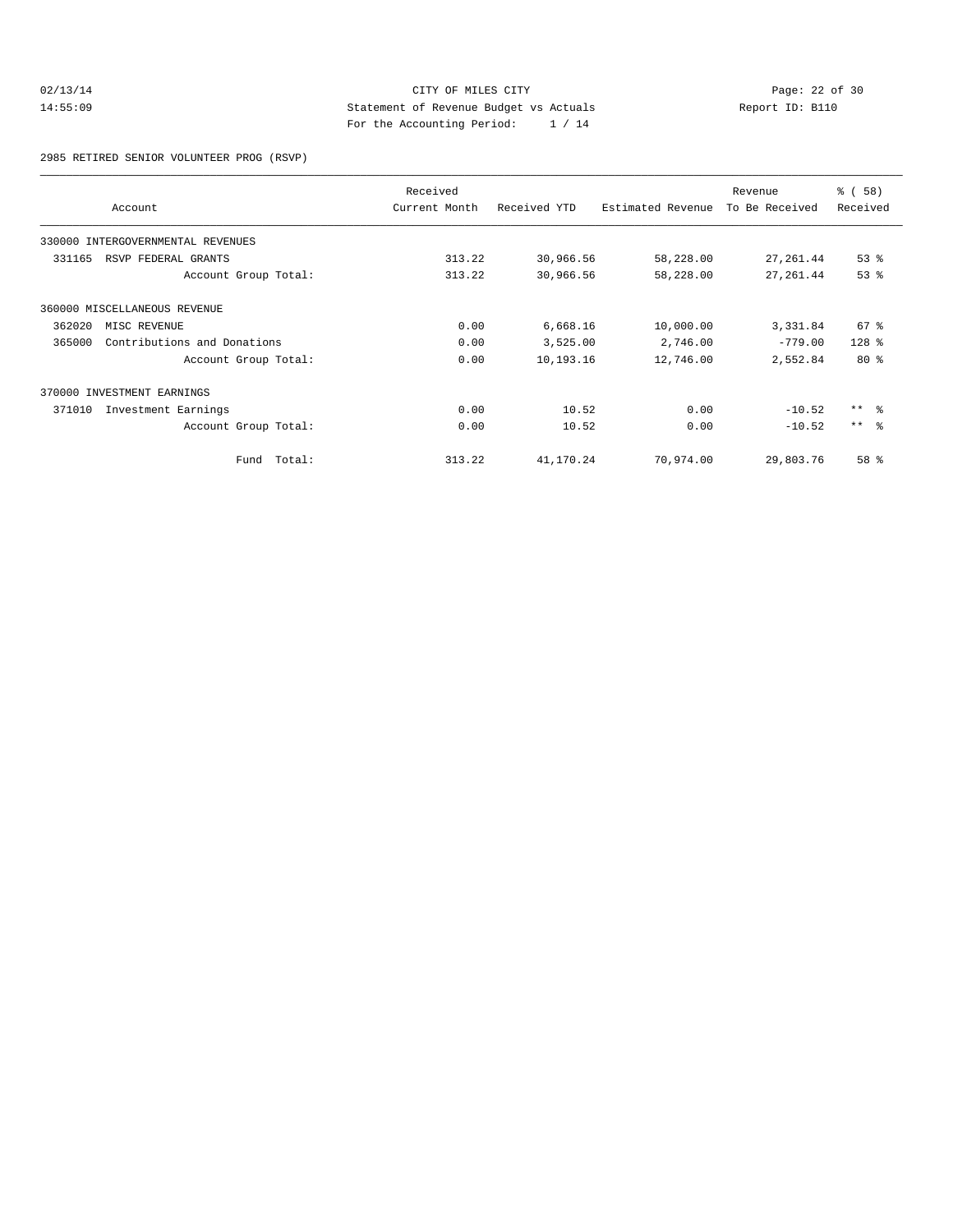## 02/13/14 Page: 23 of 30 14:55:09 Statement of Revenue Budget vs Actuals Report ID: B110 For the Accounting Period: 1 / 14

3300 Judgement & Losses-Power Settlement

|                                        | Received      |              |                   | Revenue        | % (58)          |
|----------------------------------------|---------------|--------------|-------------------|----------------|-----------------|
| Account                                | Current Month | Received YTD | Estimated Revenue | To Be Received | Received        |
| 310000 TAXES                           |               |              |                   |                |                 |
| Real Property Taxes<br>311010          | 0.00          | $-0.46$      | 0.00              | 0.46           | $***$ $\approx$ |
| Account Group Total:                   | 0.00          | $-0.46$      | 0.00              | 0.46           | $***$ $\approx$ |
| 380000 OTHER FINANCING SOURCES         |               |              |                   |                |                 |
| 383000<br>Interfund Operating Transfer | 221.51        | 221.51       | 0.00              | $-221.51$      | $***$ 8         |
| Account Group Total:                   | 221.51        | 221.51       | 0.00              | $-221.51$      | $***$ $\approx$ |
| Fund Total:                            | 221.51        | 221.05       | 0.00              | $-221.05$      | $***$ $\approx$ |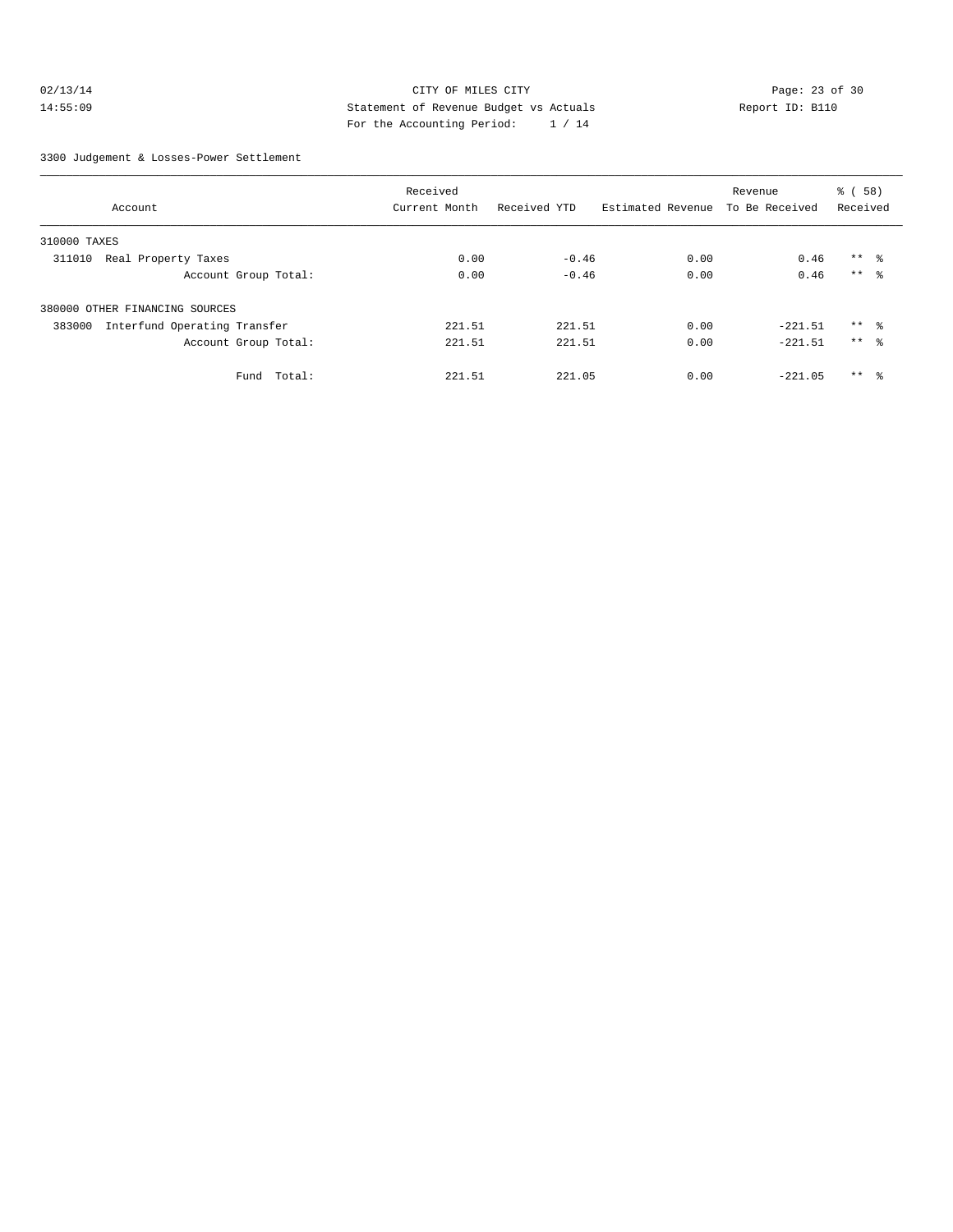## 02/13/14 Page: 24 of 30 14:55:09 Statement of Revenue Budget vs Actuals Report ID: B110 For the Accounting Period: 1 / 14

4000 General Fund Capitol Improvement Fund

|                                        | Received      |              |                   | Revenue        | ී (<br>58)      |
|----------------------------------------|---------------|--------------|-------------------|----------------|-----------------|
| Account                                | Current Month | Received YTD | Estimated Revenue | To Be Received | Received        |
| 370000 INVESTMENT EARNINGS             |               |              |                   |                |                 |
| 371010<br>Investment Earnings          | 0.00          | 158.79       | 0.00              | $-158.79$      | $***$ 8         |
| Account Group Total:                   | 0.00          | 158.79       | 0.00              | $-158.79$      | $***$ $\approx$ |
| 380000 OTHER FINANCING SOURCES         |               |              |                   |                |                 |
| 383000<br>Interfund Operating Transfer | 0.00          | 0.00         | 46,000.00         | 46,000.00      | 0 %             |
| Account Group Total:                   | 0.00          | 0.00         | 46,000.00         | 46,000.00      | 0 <sup>8</sup>  |
| Total:<br>Fund                         | 0.00          | 158.79       | 46,000.00         | 45,841.21      | 0 <sup>8</sup>  |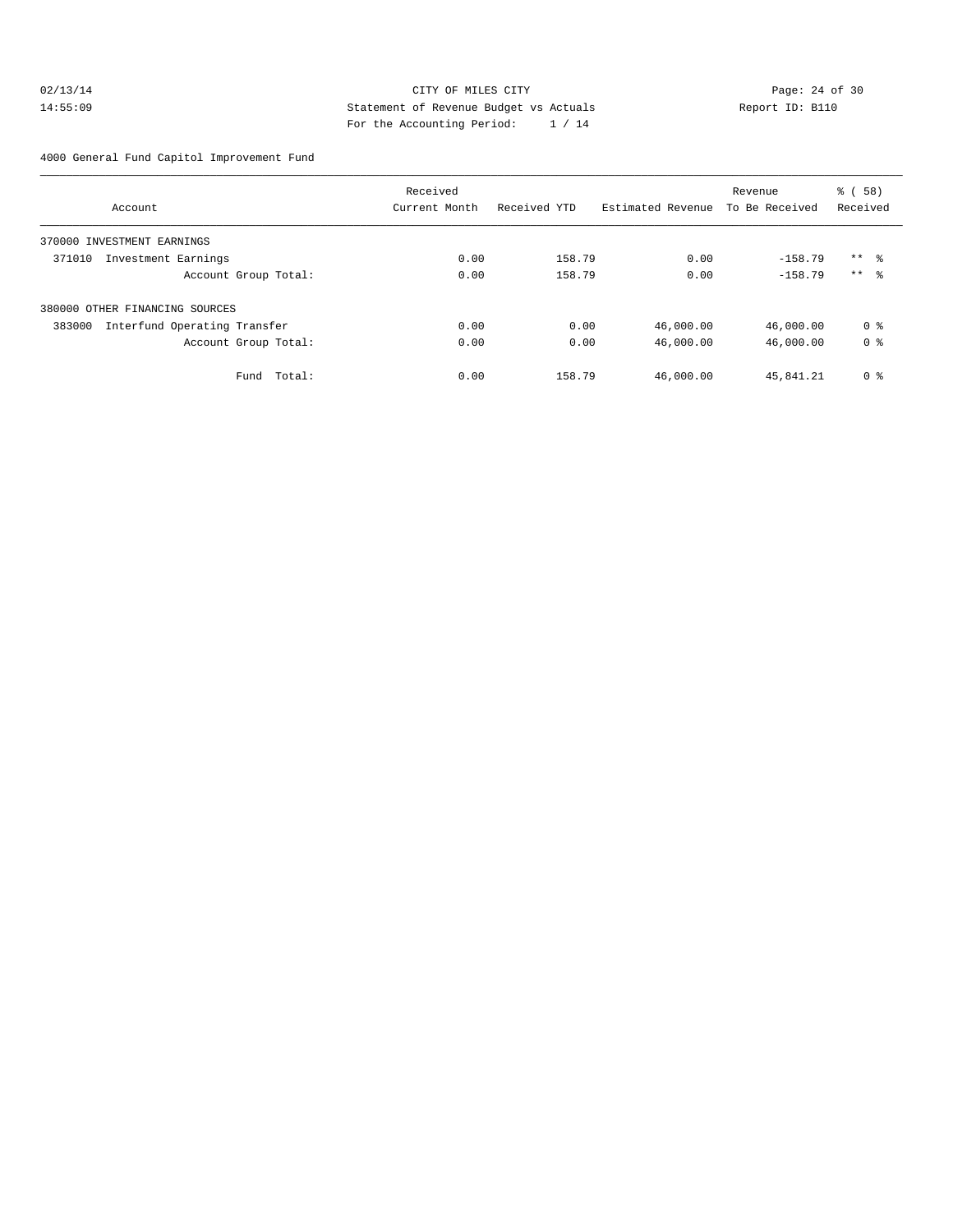## 02/13/14 Page: 25 of 30 14:55:09 Statement of Revenue Budget vs Actuals Report ID: B110 For the Accounting Period: 1 / 14

4060 CAPITAL IMPROV-PUBLIC WORKS

|        |                                    | Received      |              |                   | Revenue        | % (58)          |
|--------|------------------------------------|---------------|--------------|-------------------|----------------|-----------------|
|        | Account                            | Current Month | Received YTD | Estimated Revenue | To Be Received | Received        |
|        | 320000 LICENSES AND PERMITS        |               |              |                   |                |                 |
| 323040 | Other Miscellaneous Permits        | 100.00        | 3,808.75     | 2,500.00          | $-1,308.75$    | $152$ $%$       |
|        | Account Group Total:               | 100.00        | 3,808.75     | 2,500.00          | $-1,308.75$    | $152$ $%$       |
|        | 340000 Charges for Services        |               |              |                   |                |                 |
| 343014 | Street Cleaning                    | 0.00          | 0.00         | 8,490.00          | 8,490.00       | 0 <sup>8</sup>  |
| 343016 | Prkg Vio/Off Str-Impnd Fees        | 710.00        | 725.00       | 500.00            | $-225.00$      | $145$ %         |
| 343018 | Sale of Street & Roadway Materials | 3,762.00      | 5,362.50     | 0.00              | $-5, 362.50$   | $***$ %         |
|        | Account Group Total:               | 4,472.00      | 6,087.50     | 8,990.00          | 2,902.50       | 68 %            |
|        | 370000 INVESTMENT EARNINGS         |               |              |                   |                |                 |
| 371010 | Investment Earnings                | 0.00          | 55.11        | 0.00              | $-55.11$       | $***$ $\approx$ |
|        | Account Group Total:               | 0.00          | 55.11        | 0.00              | $-55.11$       | $***$ $ -$      |
|        | 380000 OTHER FINANCING SOURCES     |               |              |                   |                |                 |
| 383000 | Interfund Operating Transfer       | 0.00          | 0.00         | 20,000.00         | 20,000.00      | 0 <sup>8</sup>  |
|        | Account Group Total:               | 0.00          | 0.00         | 20,000.00         | 20,000.00      | 0 <sup>8</sup>  |
|        | Fund Total:                        | 4,572.00      | 9,951.36     | 31,490.00         | 21,538.64      | $32*$           |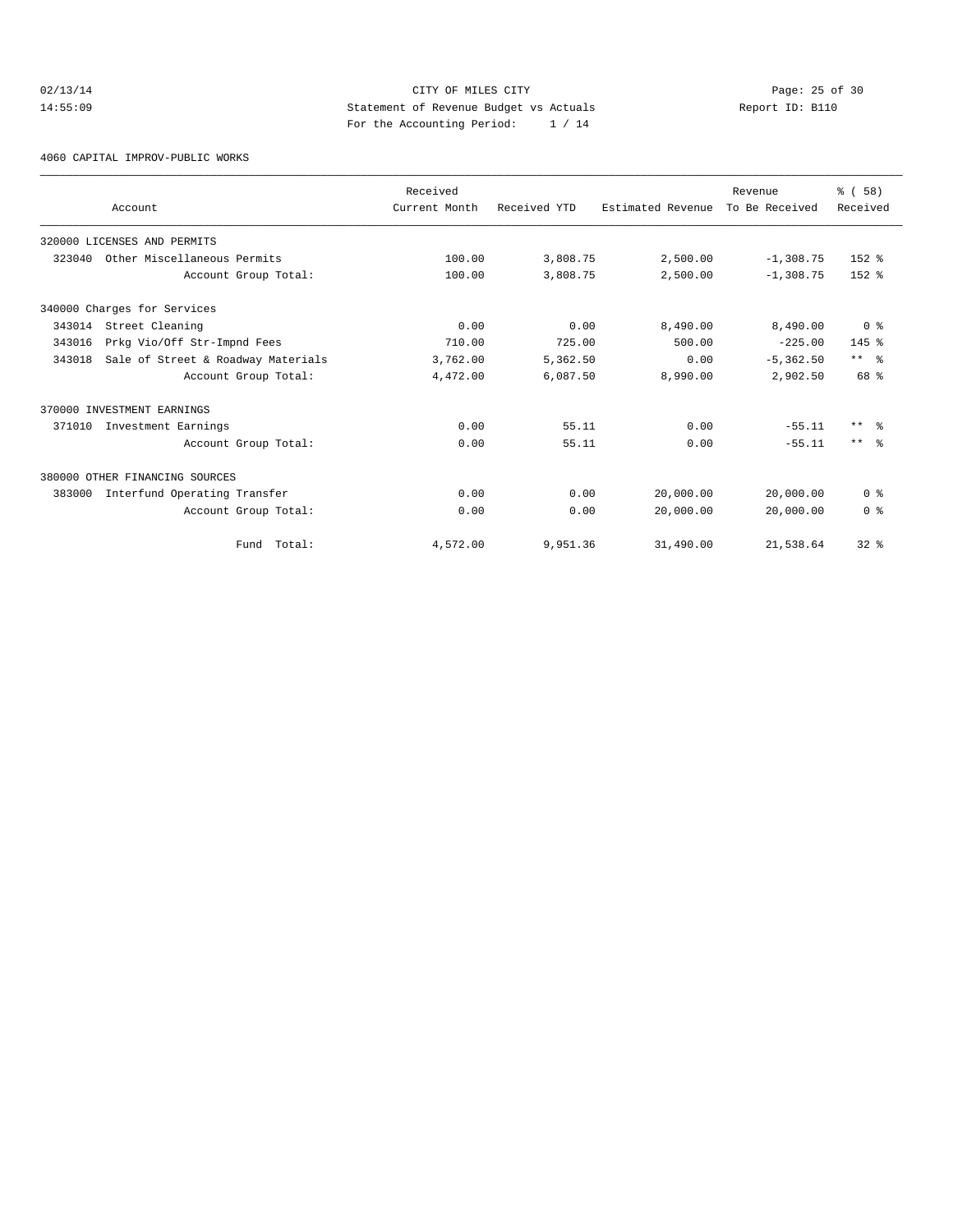# 02/13/14 Page: 26 of 30 14:55:09 Statement of Revenue Budget vs Actuals Report ID: B110<br>Report ID: B110 For the Accounting Period: 1 / 14

5210 WATER UTILITY

|        | Account                           | Received<br>Current Month | Received YTD | Estimated Revenue To Be Received | Revenue       | % ( 58 )<br>Received |
|--------|-----------------------------------|---------------------------|--------------|----------------------------------|---------------|----------------------|
|        | 330000 INTERGOVERNMENTAL REVENUES |                           |              |                                  |               |                      |
| 331075 | DEO Grant-EECBG Interface Grant   | 0.00                      | 0.00         | 3,764.00                         | 3,764.00      | 0 <sup>8</sup>       |
| 331076 | Petro Spill Reimbursement-DEQ     | 0.00                      | 23,350.19    | 0.00                             | $-23, 350.19$ | $***$ $ \frac{6}{9}$ |
|        | Account Group Total:              | 0.00                      | 23,350.19    | 3,764.00                         | $-19,586.19$  | $620*$               |
|        | 340000 Charges for Services       |                           |              |                                  |               |                      |
| 341075 | Serv/Cnty-Interlocal Agmt         | 0.00                      | 0.00         | 3,764.00                         | 3,764.00      | 0 <sup>8</sup>       |
| 343021 | Metered Water Sales               | 119,847.73                | 1,189,794.53 | 1,950,000.00                     | 760, 205.47   | $61$ %               |
| 343022 | Unmetered Water Sales/Chrgoffs    | 116.99                    | 1,189.81     | 1,800.00                         | 610.19        | 66 %                 |
| 343023 | Bulk Water Sales                  | 116.35                    | 5, 318, 47   | 4,500.00                         | $-818.47$     | 118 %                |
| 343025 | Hookup Fee                        | 0.00                      | 14,520.00    | 12,000.00                        | $-2,520.00$   | $121$ %              |
| 343026 | Water Install/Tap Chrgs/Labor     | 1,579.34                  | 2,209.34     | 8,000.00                         | 5,790.66      | 28 <sup>8</sup>      |
| 343027 | Chq for Wtr Dept. Serv            | 300.00                    | 887.00       | 500.00                           | $-387.00$     | $177$ $%$            |
| 343029 | Curb Stop Replacement Fee         | 3, 411.98                 | 24,924.27    | 41,880.00                        | 16,955.73     | $60*$                |
|        | Account Group Total:              | 125, 372.39               | 1,238,843.42 | 2,022,444.00                     | 783,600.58    | $61$ %               |
|        | 360000 MISCELLANEOUS REVENUE      |                           |              |                                  |               |                      |
| 362040 | \$2.00 State Assessment Fee       | $-6,992.00$               | 254.00       | 0.00                             | $-254.00$     | $***$ $\approx$      |
|        | Account Group Total:              | $-6,992.00$               | 254.00       | 0.00                             | $-254.00$     | $***$ $ \frac{6}{6}$ |
|        | 370000 INVESTMENT EARNINGS        |                           |              |                                  |               |                      |
| 371010 | Investment Earnings               | 0.00                      | 3,053.01     | 6,000.00                         | 2,946.99      | $51$ $%$             |
|        | Account Group Total:              | 0.00                      | 3,053.01     | 6,000.00                         | 2,946.99      | $51$ $%$             |
|        | Fund Total:                       | 118,380.39                | 1,265,500.62 | 2,032,208.00                     | 766,707.38    | 62 %                 |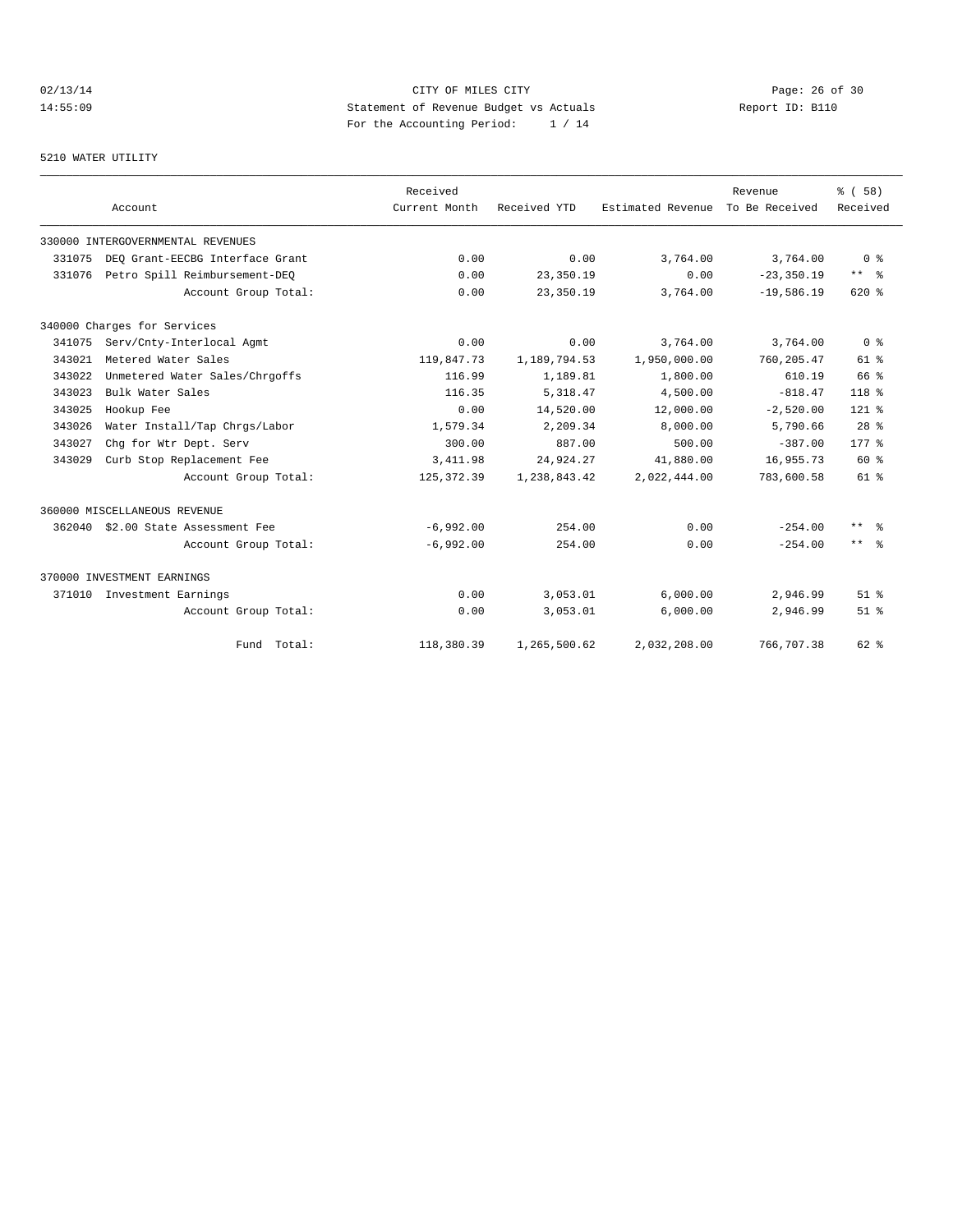## 02/13/14 Page: 27 of 30 14:55:09 Statement of Revenue Budget vs Actuals Report ID: B110 For the Accounting Period: 1 / 14

#### 5310 SEWER UTILITY

|        |                                           | Received      |              |                   | Revenue        | 8 ( 58 )           |
|--------|-------------------------------------------|---------------|--------------|-------------------|----------------|--------------------|
|        | Account                                   | Current Month | Received YTD | Estimated Revenue | To Be Received | Received           |
|        | 330000 INTERGOVERNMENTAL REVENUES         |               |              |                   |                |                    |
| 334120 | TSEP Grant                                | 0.00          | 0.00         | 500,000.00        | 500,000.00     | 0 <sup>8</sup>     |
|        | Account Group Total:                      | 0.00          | 0.00         | 500,000.00        | 500,000.00     | 0 <sup>8</sup>     |
|        | 340000 Charges for Services               |               |              |                   |                |                    |
| 341075 | Serv/Cnty-Interlocal Agmt                 | 0.00          | 0.00         | 1,500.00          | 1,500.00       | 0 <sup>8</sup>     |
| 343031 | Sewer Service Charges                     | 88,151.90     | 633, 362, 49 | 1,028,304.00      | 394, 941.51    | $62$ $%$           |
| 343032 | Sewer Installation Charges/Chrgoffs       | 116.97        | 663.74       | 1,200.00          | 536.26         | 55%                |
| 343033 | Hookup Fee                                | 0.00          | 9,760.00     | 5,000.00          | $-4,760.00$    | 195 <sub>8</sub>   |
| 343034 | Treatment Facilities Fees                 | 205.00        | 1,793.81     | 3,000.00          | 1,206.19       | 60%                |
| 343036 | Miscellaneous Sewer Revenue (Labor)       | 0.00          | 355.50       | 2,000.00          | 1,644.50       | 18 <sup>8</sup>    |
| 343037 | Baker Road Etc.                           | 670.33        | 5,341.31     | 8,200.00          | 2,858.69       | 65 %               |
| 343038 | RURAL SWR DIST #1                         | 0.00          | 0.00         | 23,000.00         | 23,000.00      | 0 <sup>8</sup>     |
|        | Account Group Total:                      | 89,144.20     | 651,276.85   | 1,072,204.00      | 420, 927. 15   | $61$ %             |
|        | 360000 MISCELLANEOUS REVENUE              |               |              |                   |                |                    |
| 361010 | Land Rental                               | 0.00          | 2,575.90     | 2,500.00          | $-75.90$       | $103*$             |
| 362020 | MISC REVENUE                              | 0.00          | 0.00         | 8,300,805.00      | 8,300,805.00   | 0 <sup>8</sup>     |
|        | Account Group Total:                      | 0.00          | 2,575.90     | 8,303,305.00      | 8,300,729.10   | 0 <sup>8</sup>     |
|        | 370000 INVESTMENT EARNINGS                |               |              |                   |                |                    |
|        | 371010 Investment Earnings                | 0.00          | 802.54       | 3,000.00          | 2,197.46       | 278                |
|        | Account Group Total:                      | 0.00          | 802.54       | 3,000.00          | 2,197.46       | $27$ $\approx$     |
|        | 380000 OTHER FINANCING SOURCES            |               |              |                   |                |                    |
|        | 381070 Proceeds from Notes/Loans/Intercap | 0.00          | 590,943.40   | 1,324,500.00      | 733,556.60     | 45%                |
|        | Account Group Total:                      | 0.00          | 590,943.40   | 1,324,500.00      | 733,556.60     | $45$ $\frac{6}{3}$ |
|        | Fund Total:                               | 89,144.20     | 1,245,598.69 | 11,203,009.00     | 9,957,410.31   | 11 <sup>8</sup>    |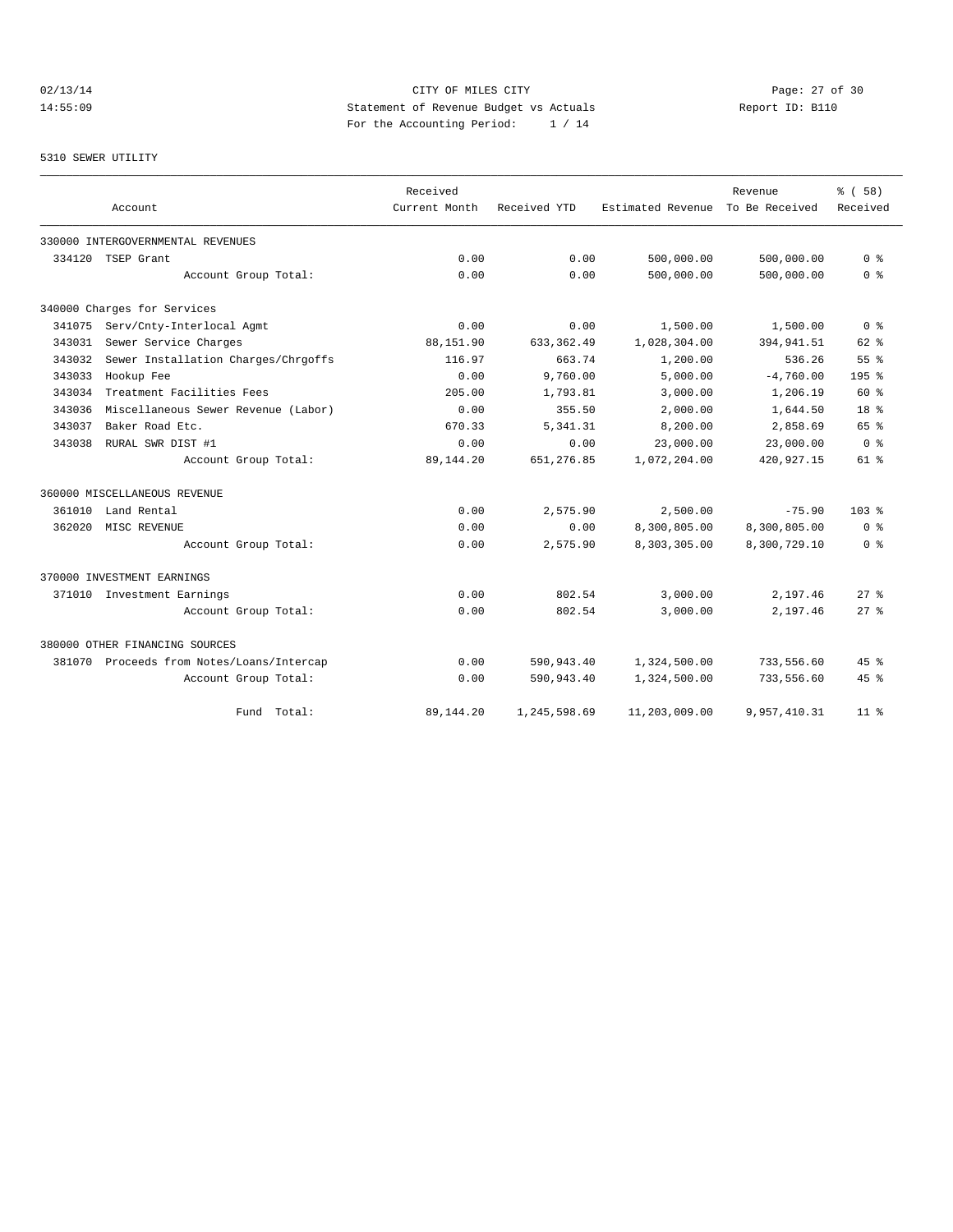## 02/13/14 Page: 28 of 30 14:55:09 Statement of Revenue Budget vs Actuals Report ID: B110 For the Accounting Period: 1 / 14

#### 5510 AMBULANCE FUND

|              | Account                                | Received<br>Current Month | Received YTD | Estimated Revenue | Revenue<br>To Be Received | % (58)<br>Received   |
|--------------|----------------------------------------|---------------------------|--------------|-------------------|---------------------------|----------------------|
|              |                                        |                           |              |                   |                           |                      |
| 310000 TAXES |                                        |                           |              |                   |                           |                      |
| 311010       | Real Property Taxes                    | 67.51                     | 3,875.25     | 6,500.00          | 2,624.75                  | $60*$                |
| 311020       | Personal Property Taxes                | 2.90                      | 25.71        | 650.00            | 624.29                    | 4%                   |
| 312000       | Penalty & Interest on Delinquent Taxes | 1.61                      | 17.30        | 40.00             | 22.70                     | 43.8                 |
|              | Account Group Total:                   | 72.02                     | 3,918.26     | 7,190.00          | 3, 271.74                 | $54$ $%$             |
|              | 330000 INTERGOVERNMENTAL REVENUES      |                           |              |                   |                           |                      |
| 331040       | Medicaid Supplemental Program-State    | 0.00                      | 0.00         | 3,700.00          | 3,700.00                  | 0 <sup>8</sup>       |
|              | Account Group Total:                   | 0.00                      | 0.00         | 3,700.00          | 3,700.00                  | 0 <sup>8</sup>       |
|              | 340000 Charges for Services            |                           |              |                   |                           |                      |
| 341075       | Serv/Cnty-Interlocal Agmt              | 0.00                      | 0.00         | 35,747.00         | 35,747.00                 | 0 <sup>8</sup>       |
| 342026       | Ambulance Charges                      | 74, 216. 13               | 432, 193. 22 | 824,085.00        | 391,891.78                | $52$ $%$             |
| 342027       | Ambulance Standby                      | 0.00                      | 3,900.00     | 7,500.00          | 3,600.00                  | $52$ $%$             |
|              | Account Group Total:                   | 74, 216.13                | 436,093.22   | 867, 332, 00      | 431, 238. 78              | 50%                  |
|              | 360000 MISCELLANEOUS REVENUE           |                           |              |                   |                           |                      |
| 362020       | MISC REVENUE                           | 0.00                      | 7,825.46     | 0.00              | $-7,825.46$               | $***$ $ \frac{6}{9}$ |
| 366010       | Misc- From Charge off Accts            | 0.00                      | 107.72       | 5,500.00          | 5,392.28                  | 2 <sup>8</sup>       |
|              | Account Group Total:                   | 0.00                      | 7,933.18     | 5,500.00          | $-2.433.18$               | 144 %                |
|              | 370000 INVESTMENT EARNINGS             |                           |              |                   |                           |                      |
| 371010       | Investment Earnings                    | 0.00                      | 0.00         | 499.00            | 499.00                    | 0 <sup>8</sup>       |
|              | Account Group Total:                   | 0.00                      | 0.00         | 499.00            | 499.00                    | 0 <sup>8</sup>       |
|              | Fund Total:                            | 74,288.15                 | 447,944.66   | 884, 221.00       | 436, 276.34               | $51$ $%$             |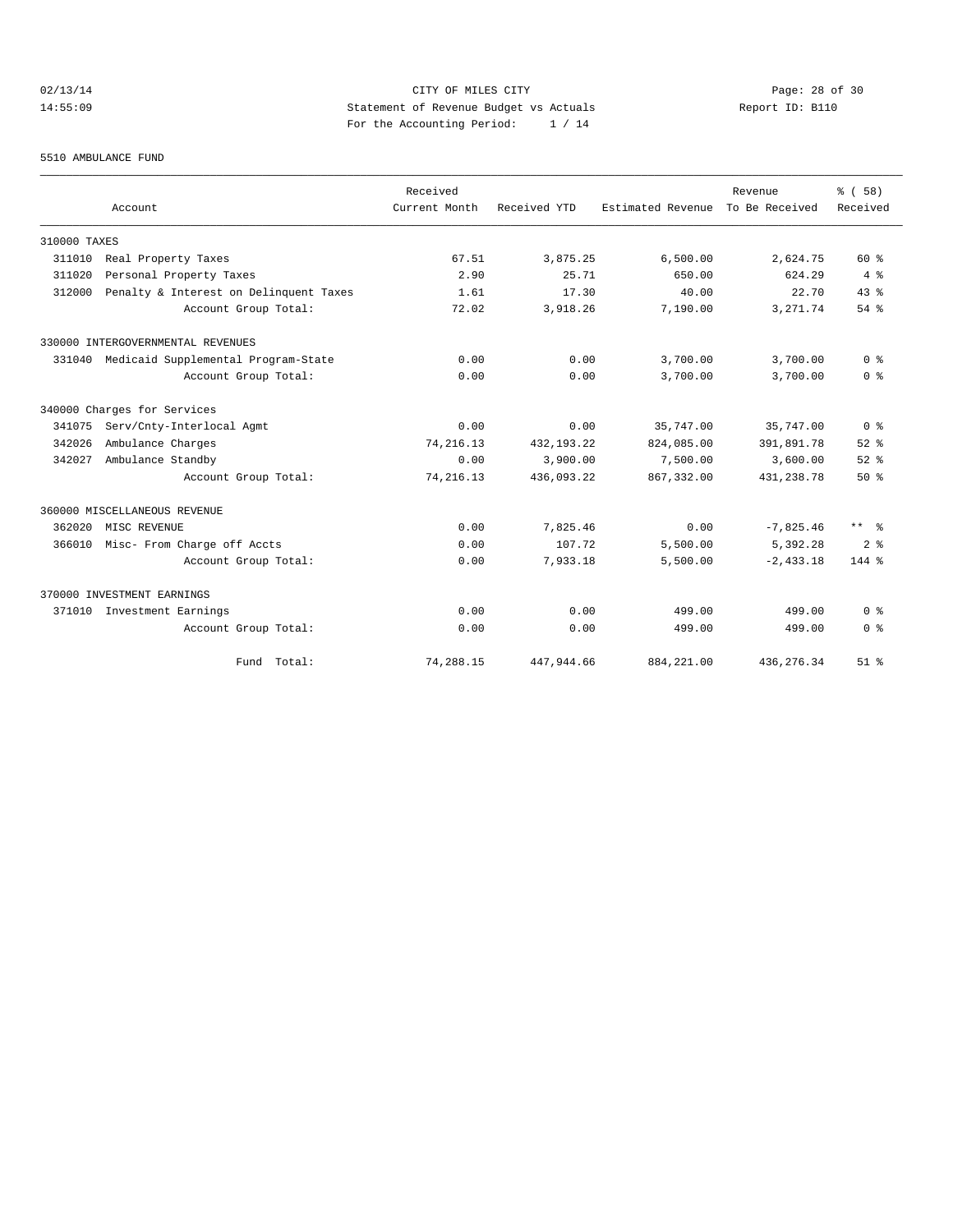## 02/13/14 Page: 29 of 30 14:55:09 Statement of Revenue Budget vs Actuals Report ID: B110 For the Accounting Period: 1 / 14

#### 5610 AIRPORT OPERATING

|              |                                        | Received      |              |                   | Revenue        | % ( 58 )        |
|--------------|----------------------------------------|---------------|--------------|-------------------|----------------|-----------------|
|              | Account                                | Current Month | Received YTD | Estimated Revenue | To Be Received | Received        |
| 310000 TAXES |                                        |               |              |                   |                |                 |
| 311010       | Real Property Taxes                    | 100.66        | 5,780.09     | 9,000.00          | 3,219.91       | 64 %            |
| 311020       | Personal Property Taxes                | 4.36          | 38.57        | 1,400.00          | 1,361.43       | 3 <sup>8</sup>  |
| 312000       | Penalty & Interest on Delinquent Taxes | 2.23          | 17.45        | 50.00             | 32.55          | 35 <sup>8</sup> |
|              | Account Group Total:                   | 107.25        | 5,836.11     | 10,450.00         | 4,613.89       | 56%             |
|              | 330000 INTERGOVERNMENTAL REVENUES      |               |              |                   |                |                 |
|              | 331129 Federal Aeronautics Admin Grant | 0.00          | 59,827.00    | 0.00              | $-59,827.00$   | $***$<br>- 옹    |
|              | Account Group Total:                   | 0.00          | 59,827.00    | 0.00              | $-59,827.00$   | $***$ 8         |
|              | 340000 Charges for Services            |               |              |                   |                |                 |
| 341075       | Serv/Cnty-Interlocal Agmt              | 0.00          | 0.00         | 22,000.00         | 22,000.00      | 0 <sup>8</sup>  |
| 343061       | Landing Fees                           | 0.00          | 0.00         | 10,000.00         | 10,000.00      | 0 %             |
| 343062       | Aviation Fuel                          | 29,955.98     | 238,752.21   | 380,000.00        | 141, 247. 79   | 63%             |
| 343064       | Hangar Rent                            | 3,081.80      | 14,263.20    | 36,223.00         | 21,959.80      | 39 <sup>8</sup> |
| 343065       | Building Rentals                       | 5,625.66      | 23,031.84    | 51,000.00         | 27,968.16      | 45%             |
| 343067       | Other - Miscellaneous                  | 0.00          | 0.00         | 5,000.00          | 5,000.00       | 0 <sup>8</sup>  |
|              | Account Group Total:                   | 38,663.44     | 276,047.25   | 504,223.00        | 228, 175. 75   | 55 %            |
|              | 360000 MISCELLANEOUS REVENUE           |               |              |                   |                |                 |
| 361010       | Land Rental                            | 3,428.74      | 13, 123.66   | 25,000.00         | 11,876.34      | $52$ $%$        |
| 362020       | MISC REVENUE                           | 189.00        | 1,727.40     | 3,000.00          | 1,272.60       | 58 %            |
|              | Account Group Total:                   | 3,617.74      | 14,851.06    | 28,000.00         | 13, 148.94     | $53$ $%$        |
|              | 370000 INVESTMENT EARNINGS             |               |              |                   |                |                 |
| 371010       | Investment Earnings                    | 0.00          | 117.97       | 200.00            | 82.03          | 59 <sup>8</sup> |
|              | Account Group Total:                   | 0.00          | 117.97       | 200.00            | 82.03          | 59 <sup>8</sup> |
|              | Fund Total:                            | 42,388.43     | 356,679.39   | 542,873.00        | 186, 193.61    | 66 %            |